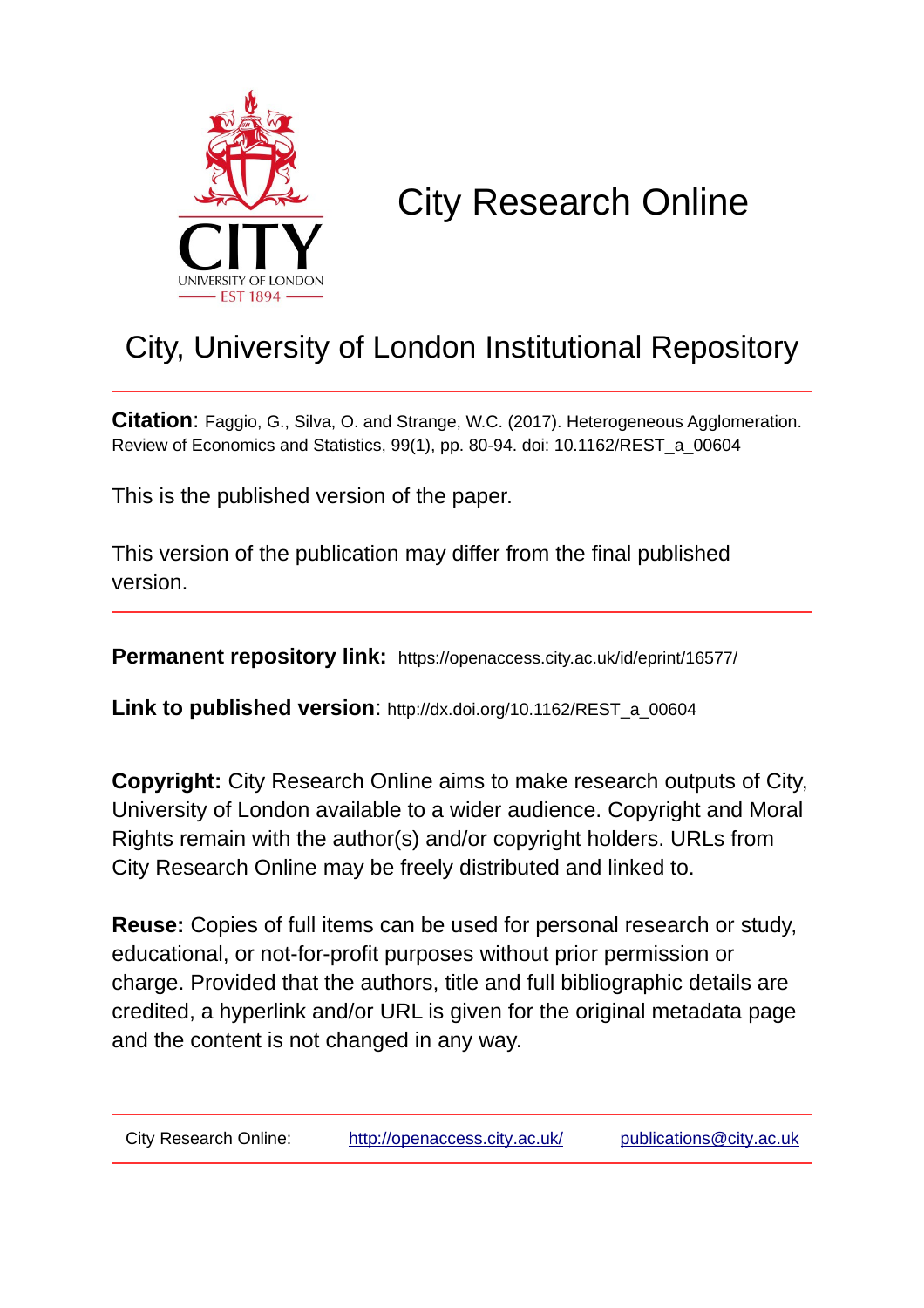### HETEROGENEOUS AGGLOMERATION

Giulia Faggio, Olmo Silva, and William C. Strange\*

Abstract—Many prior treatments of agglomeration explicitly or implicitly assume that all industries agglomerate for the same reasons. This paper uses U.K. establishment-level coagglomeration data to document substantial heterogeneity across industries in the microfoundations of agglomeration economies. It finds robust evidence of organizational and adaptive agglomeration forces as discussed by Chinitz (1961), Vernon (1960), and Jacobs (1969). These forces interact with the traditional Marshallian (1890) factors of input sharing, labor pooling, and knowledge spillovers, establishing a previously unrecognized complementarity between the approaches of Marshall and Jacobs, as well as others, to the analysis of agglomeration.

#### I. Introduction

T HIS paper considers heterogeneity across industries in the microfoundations of agglomeration economies. Marshall (1890) notes the existence of three sources of agglomeration economies: labor pooling, input sharing, and knowledge spillovers. Many subsequent treatments of agglomeration either explicitly or implicitly suppose that all industries agglomerate for the same reasons, with the three Marshallian forces affecting all industries similarly. An important instance of this is the extrapolation of individual cases to the larger economy, such as the drawing of very general lessons about agglomeration from the specific case of the Silicon Valley. Another is the pooling of data to examine common tendencies in agglomeration even across industries that theory suggests would agglomerate differently. This paper documents the existence of significant heterogeneity and shows that its pattern has important implications for our understanding of the nature of agglomeration economies.

The paper's empirical analysis focuses on the relationship between the coagglomeration of industry pairs and Marshallian links between industries. The motivation for this approach is that the variation in the characteristics of industries that colocate sheds light on the microfoundations of agglomeration economies. Ellison, Glaeser, and Kerr

\* Faggio: City, University of London; Silva: London School of Economics; Strange: University of Toronto.

A supplemental appendix is available online at http://www.mitpress journals.org/doi/suppl/10.1162/REST\_a\_00604.

(2010), who developed this approach, show that proxies for labor pooling, input sharing, and knowledge spillovers between an industry pair are positively and significantly related to colocation. Our paper explores how these results vary across industries, guided by classic non-Marshallian analyses of agglomeration. Jacobs (1969) stresses the unplanned nature of the creation of new work in cities, while Vernon (1960) discusses how cities help manage the instability involved in certain production processes. Chinitz (1961) argues for a positive role of small firms in the generation of agglomeration economies, another example of this non-Marshallian research. Similarly, Porter's (1990) influential analysis of industry clusters identifies a positive role for competition. The pattern of heterogeneity that we document is consistent with these non-Marshallian microfoundations that focus on adaptive and organizational fac $tors.<sup>1</sup>$ 

Our analysis makes use of establishment-level data from the U.K. Business Structure Database (BSD) covering the years 1997 to 2008. We initially estimate benchmark models of the relationship between measures of industry links and coagglomeration across all manufacturing industries, as in Ellison et al. (2010). We then consider heterogeneity in ways suggested by Jacobs's and Vernon's notions of adaptation and Chinitz's organizational approach, as well as by more recent research on the role of human capital in the agglomeration process (e.g., Rauch, 1993; Glaeser & Saiz, 2004; Moretti, 2004). Using coagglomeration to look at these aspects of agglomeration is unique in the literature. Furthermore, we examine the interaction between Marshallian forces and other elements of agglomeration rather than looking at Marshall as a rival to Jacobs and others, which is also unique and in contrast with the previous literature. In this sense, the paper is an attempt to create a détente between Marshall and Jacobs.

The empirical analysis leaves no doubt that agglomeration works differently for different industries. The key empirical results are as follows. First, in a great variety of coagglomeration models, we show the robust predictive power of Marshall's agglomeration forces. This confirms prior work and supports our focus on interactions between Marshallian and non-Marshallian approaches. Second, a quantile regression that differentiates pairs by their tendency to coagglomerate provides results that are consistent with Jacobs's analysis of unplanned knowledge spillovers and labor pooling. Third, differencing by entry and industry age provides robust evidence of an adaptive element to

Received for publication August 4, 2014. Revision accepted for publication December 2, 2015. Editor: Gordon Hanson.

This work was based on data from the Business Structure Database and the Quarterly UK Labour Force Survey, produced by the Office for National Statistics (ONS) and supplied by the UK Data Service Secure Lab. The data are Crown Copyright and reproduced with the permission of the controller of HMSO and Queen's Printer for Scotland. The use of the data in this work does not imply the endorsement of ONS or the UK Data Service Secure Lab in relation to the interpretation or analysis of the data. This work uses research data sets that may not exactly reproduce National Statistics aggregates. We thank ESRC-UK, SSHRC-Canada, and STICERD-LSE for financial support and Simona Iammarino, William Kerr, and Gianluca Tarasconi for sharing data. We are grateful for the helpful comments we received from three referees, Gordon Hanson, Steve Gibbons, Stephan Heblich, Antonio Miscio, Henry Overman, Michael Storper, Jacques Thisse, and participants at various conferences and seminar presentations.

<sup>&</sup>lt;sup>1</sup> The modern theoretical literature offers various formal results consistent with the informal treatments in the classics. See, for instance, Duranton and Puga (2001, 2004), Strange, Hejazi, and Tang (2006), and Helsley and Strange (2001).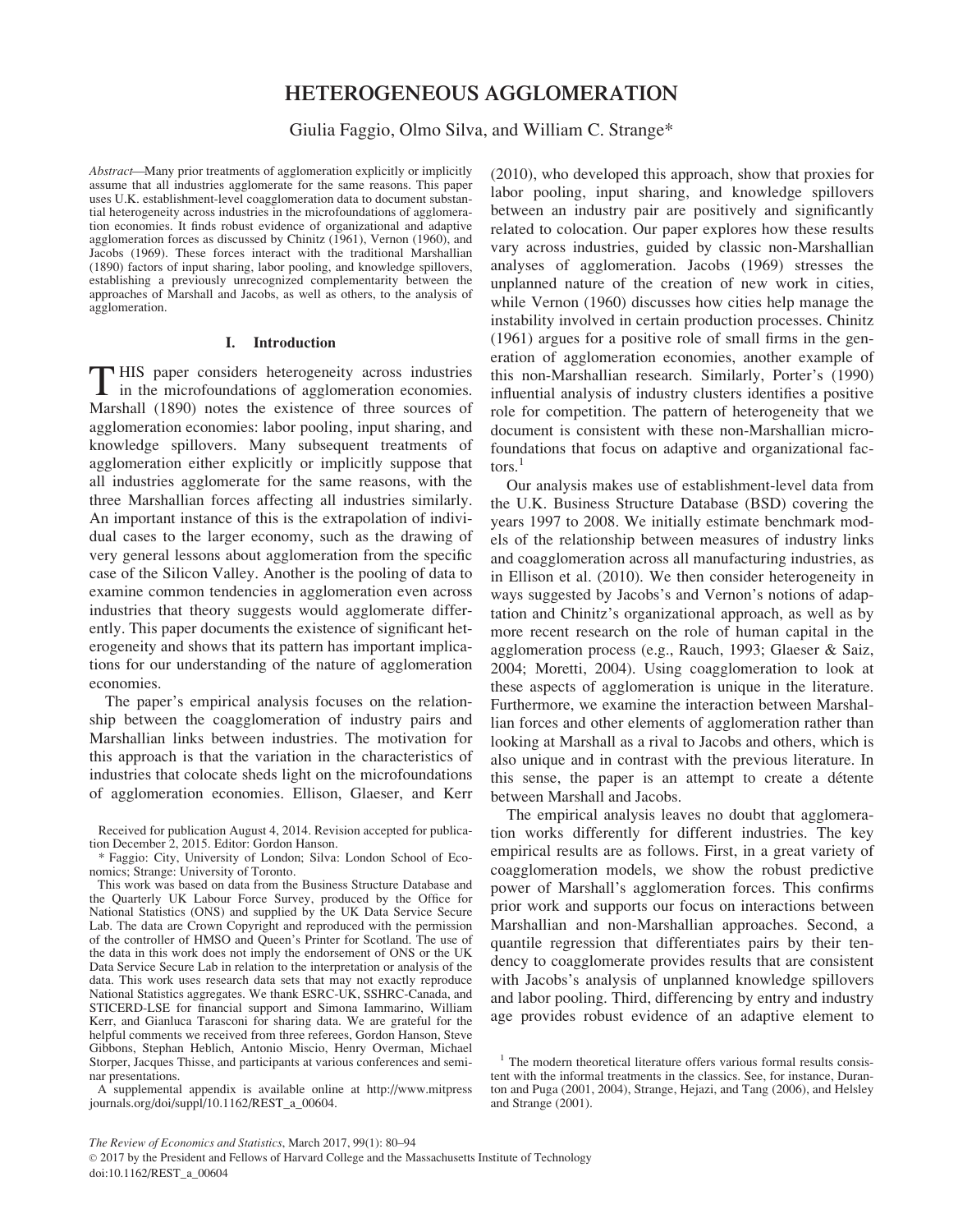agglomeration, consistent with Vernon. This manifests itself more strongly in labor pooling and knowledge spillovers than in input sharing. Fourth, differentiation by the sector's technology orientation and workforce education shows that agglomeration is not just a high-technology phenomenon. However, high-technology sectors show stronger evidence of knowledge spillovers, while low-technology industries show stronger evidence of input sharing and labor pooling. These findings are broadly consistent with learning playing an important role in the agglomeration process, as suggested by Jacobs and Vernon. Finally, agglomeration effects, in particular those related to input sharing, tend to be stronger when firms are smaller, consistent with Chinitz.

In addition to building on the classics in the agglomeration literature, the paper also builds on more recent econometric work on agglomeration.<sup>2</sup> The line of research closest to this paper examines the relative importance of Marshallian forces using what might be called ''horse race'' models. For example, Audretsch and Feldman (1996) and Rosenthal and Strange (2001) regress levels of agglomeration on proxies for the presence of labor pooling, input sharing, and knowledge spillovers. Another recent approach is Jofre-Monseny, Marín-López, and Viladecans-Marsal (2011), who estimate count models of new firms as functions of proxies for Marshallian forces. A related body of work consists of papers that separately consider Marshall's three forces. See, among others, Fallick, Fleischman, and Rebitzer (2006), Almazan, De Motta, and Titman (2007), Davis and Dingel (2013), and Serafinelli (2015) on labor markets; Holmes (1999) on input sharing; and Jaffe, Trajtenberg, and Henderson (1993), Arzaghi and Henderson (2008), and Lin (2012) on patents, networking and learning, and the creation of new work. This body of work presents persuasive evidence that the three Marshallian forces are present. Our paper provides further such evidence and extends this line of research by incorporating theories of organization and adaptation.

While the agglomeration literature has much to say about how agglomeration economies are generated, it has less to say about heterogeneity in microfoundations. Henderson, Kuncoro, and Turner (1995) show that agglomeration economies differ between high- and low-technology industries in an analysis of urban growth. However, they consider whether agglomeration economies arise from own-industry activity or from urban diversity rather than directly considering Marshall's three forces. Together with Glaeser et al. (1992), this paper has spawned a literature that contrasts Marshall versus Jacobs rather than studying the interactions between Marshallian and non-Marshallian forces in characterizing heterogeneous agglomeration, as we do. More recently, Hanlon and Miscio (2014) estimate a dynamic industry growth model and establish the importance of input-output linkages and labor pooling. Their results show that smaller firms both benefit from and produce stronger agglomeration effects. Glaeser and Kerr (2009) and Rosenthal and Strange (2010) also consider the idea that agglomeration economies are stronger when there are many small firms. In these papers, agglomeration is organizational. Duranton and Puga (2001), although largely a theoretical exercise, present empirical evidence on location decisions over an industry's life cycle that is consistent with a model of cities as nurseries that tend to young industries. Strange et al. (2006) show a systematic tendency for industries facing more uncertainty in Marshallian dimensions to agglomerate. In both of these papers, agglomeration is fundamentally adaptive. As a group, this literature suggests that there is reason to believe that agglomeration economies are heterogeneous. Our analysis systematically documents the pattern of this heterogeneity and what this implies for our understanding of agglomeration economies.

Taken as a whole, our results argue for caution in extrapolation from individual cases of agglomeration. This is important because extrapolation from cases is a central part of the justification for cluster policy.<sup>3</sup> Unfortunately, as satisfying as it is to draw conclusions from interesting and salient examples of agglomeration such as the Silicon Valley and computers or Detroit and cars, our findings show clearly that different industries respond differently to agglomerative forces. Similarly, our results suggest that one should interpret horse race models on the relative strength of agglomeration effects with care since these specifications do not allow for heterogeneous effects across industries. All of this is consistent with the advice offered by the cluster policy review paper by Chatterji, Glaeser, and Kerr (2013). Policymakers should recognize that agglomeration issues are complex, and there is much to recommend caution in cluster policies. Careful pilot projects have the potential to uncover what works and what does not for particular industries. Policies that are consistent with growth in general are likely to help clusters emerge. Conversely, policies targeting specific industries run the risk of picking losers rather than winners, given the uncertainties associated with heterogeneity in agglomeration economies.

The remainder of the paper is organized as follows. Section II discusses our empirical approaches. Section III presents the baseline Marshallian analysis. Section IV considers Jacobs's unplanned interactions, while section V considers heterogeneity. Section VI concludes.

#### II. Coagglomeration and Agglomeration Forces

#### A. Measuring Coagglomeration

Our analysis of microfoundations is based on the ten-<sup>2</sup> See Hanson (2001), Rosenthal and Strange (2004), Behrens and dency of industries to colocate across metropolitan areas.

Robert-Nicoud (2014), and Combes and Gobillon (2014) for reviews of

 $\frac{3}{3}$  See, for instance, Porter (1990) and the critique in Duranton (2011).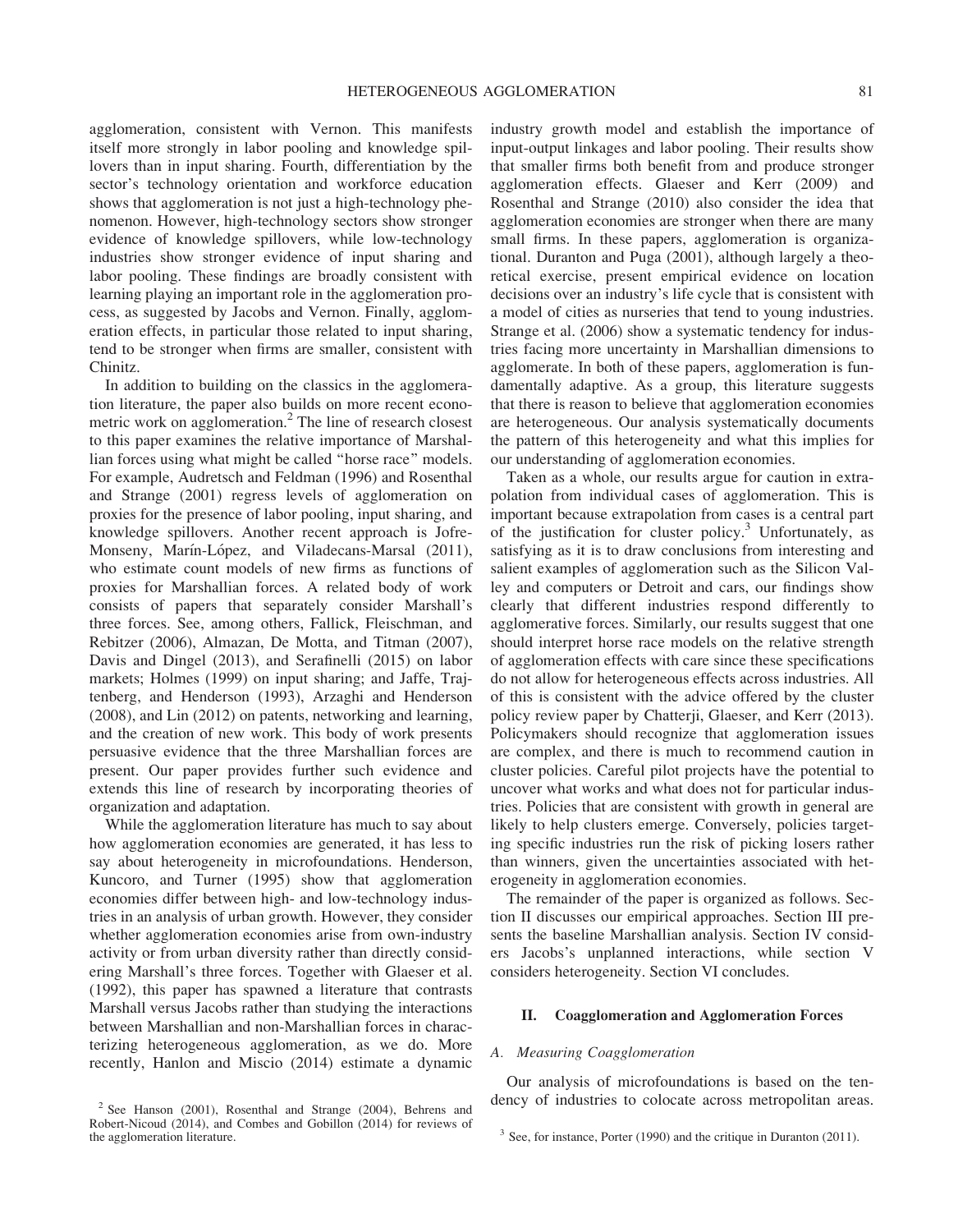|                                                                     | Mean  | <i>SD</i> | Minimum  | Maximum |
|---------------------------------------------------------------------|-------|-----------|----------|---------|
| Coagglomeration measures and Marshallian forces                     |       |           |          |         |
| TTWA total employment coagglomeration $(\gamma^C)$                  | 0.000 | 0.005     | $-0.028$ | 0.107   |
| Labor pooling (correlation)                                         | 0.237 | 0.188     | $-0.022$ | 0.968   |
| Input-output sharing (maximum)                                      | 0.009 | 0.033     | 0.000    | 0.547   |
| Input sharing (maximum)                                             | 0.007 | 0.029     | 0.000    | 0.547   |
| Output sharing (maximum)                                            | 0.005 | 0.021     | 0.000    | 0.546   |
| Knowledge spillovers—probabilistic mapping, industry of manufacture | 0.016 | 0.037     | 0.000    | 0.413   |
| (IOM, maximum of inward/outward citations)                          |       |           |          |         |
| Knowledge spillovers—probabilistic mapping, sector of use           | 0.012 | 0.026     | 0.000    | 0.540   |
| (SOU, maximum of inward/outward citations)                          |       |           |          |         |
| Additional controls                                                 |       |           |          |         |
| Energy dissimilarity index                                          | 0.013 | 0.016     | 0.000    | 0.097   |
| Water dissimilarity index                                           | 0.001 | 0.001     | 0.000    | 0.006   |
| Transport dissimilarity index                                       | 0.014 | 0.018     | 0.000    | 0.084   |
| Natural resources dissimilarity index                               | 0.041 | 0.076     | 0.000    | 0.369   |
| Services dissimilarity index                                        | 0.018 | 0.016     | 0.000    | 0.082   |

TABLE 1.—DESCRIPTIVE STATISTICS

Data refer to pairwise combinations of manufacturing SIC1992 three-digit industries. The sample includes 94 three-digit sectors for a total of 4,371 unique pairwise correlations a year for twelve years (1997– 2008). The complete data set contains 52,452 observations. See the online appendix for details of included sectors and the text for details on construction of the other variables.  $IOM =$  industry of manufacture:  $SOL =$  sector of use.

We use the Ellison and Glaeser (1997) measure of coagglomeration, which is standard in the field. Let  $N_i$  denote total employment in industry  $i$ , and  $n<sub>mi</sub>$  denote employment in metropolitan area m and industry *i*. Let  $s_{mi} = n_{mi}/N_i$  denote the share of a given industry i's employment in metropolitan area  $m$ , and let  $x_m$  denote the metropolitan area's share of national employment. For two industries  $i$  and  $j$ , the Ellison-Glaeser measure of coagglomeration can be written as (Ellison et al., 2010):

$$
\gamma_{ij}^C = \frac{\sum_{m=1}^M (s_{mi} - x_m)(s_{mj} - x_m)}{1 - \sum_{m=1}^M (x_m)^2}.
$$
\n(1)

This measure is related to the covariance of industries across metropolitan areas.

We construct measures of coagglomeration of U.K. manufacturing industries using data from the Business Structure Database (BSD) for the period 1997 to 2008. The data come from administrative records covering 99% of economic activity in the United Kingdom. We use BSD data at the local unit (i.e., plant or establishment) level, including both single- and multiplant enterprises. For each local unit, information is available on employment, industrial activity, year of birth (start-up date) and death (termination date), and postal codes. We use this detail to assign each local unit to a travel-to-work area (TTWA; see below). The raw data include approximately 3 million local units every year. After a series of data cleaning procedures, our data set comprises more than 2 million plants annually over twelve years.<sup>4</sup>

To quantify coagglomeration, we focus on three-digit industries of the U.K. Standard Industry Classification (SIC) 1992 and restrict our attention to manufacturing (SIC151–SIC372). In line with the literature, we do not consider other sectors (such as services) because measuring the extent of labor pooling, input sharing, and, especially, knowledge spillovers in those industries is challenging. After excluding and recombining sectors that present a limited or erratic evolution in the number of plants or employment, or both, we are left with a final sample of 94 manufacturing three-digit industries. This gives 4,371 unique pairs a year over twelve years (1997–2008), for an overall count of 52,452 observations.

The level of geographical aggregation we use is the TTWA, geographical entities defined so that at least 75% of the resident population works in the area and 75% of the people working in the area reside there. TTWAs were devised to delineate areas that are self-contained labor markets and economically relevant aggregates. As of 2007, there were 243 TTWAs in the United Kingdom. In our analysis, we focus on 84 urban TTWAs with more than 100,000 residents. In some extensions, we also consider rural TTWAs and use other levels of aggregation such as regions.

To measure coagglomeration, we compute Ellison et al.'s (2010)  $\gamma^C$  measure based on the total employment shares of the selected 94 three-digit industries contained in the 84 urban TTWAs. Descriptive statistics are presented in table 1. The mean and median of  $\gamma^C$  are centered at 0 with a standard deviation of  $0.005$ , a minimum of  $-0.028$ , and a maximum of 0.107. Relative to Ellison et al. (2010), U.K. coagglomeration displays less dispersion, although it is similarly skewed toward positive values.

In extensions to our core analysis, we use variants of  $\gamma^C$ . In particular, we calculate (a) a measure of coagglomeration constructed using the number of plants rather than their employment, (b) a version of  $\gamma^C$  that excludes London, (c) a measure that includes single-plant companies only (d) a version that includes both urban and rural areas, and (e) a measure that excludes publishing (SIC221) and printing

<sup>4</sup> We use data from England, Scotland, and Wales but drop Northern Ireland because of poor data coverage. Full details on data construction are provided in the online appendix.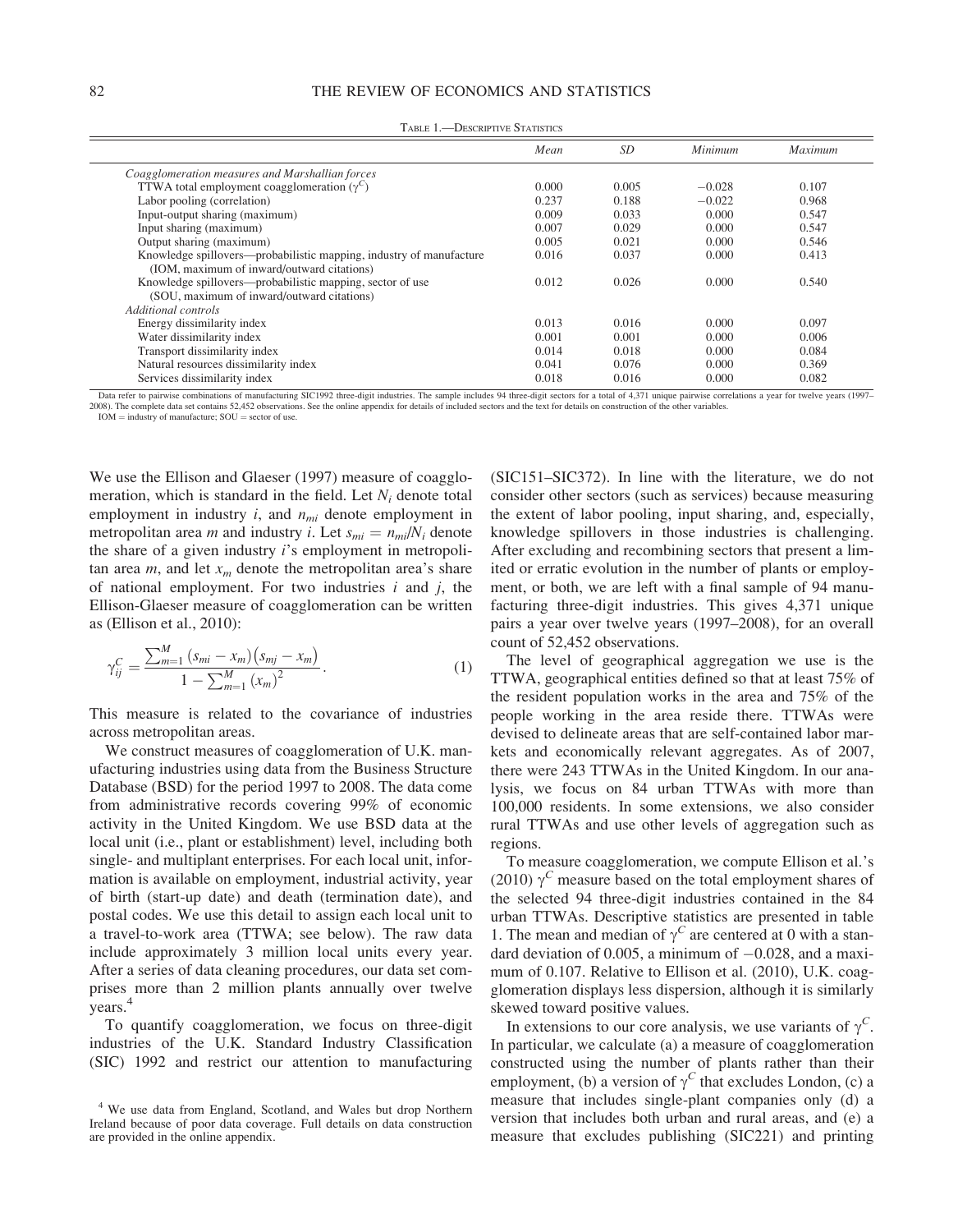and reproduction of media (SIC222). Descriptive statistics of these alternative measures are very similar to those presented in table 1. Furthermore, their correlation with our main measure is always high—between 0.76 (when only including single-plants firms) and 0.99 (when considering both urban and rural areas).

#### B. Marshallian Agglomeration Forces

Marshall attributes the spatial concentration of industry to three forces: labor pooling, input sharing, and knowledge spillovers. In this section, we discuss the variables we use in order to measure the flow of goods, people, and ideas across industrial pairs. Our proxies are deliberately very similar to those used in Ellison et al. (2010), which we consider to be best practice given available data. Descriptive statistics are presented in table 1.

To assess the potential for labor pooling, we use the 1995–1999 U.K. Labour Force Survey (LFS) data. The LFS is a representative survey of households living in the United Kingdom. The data report a worker's industry and standard occupation classification (SOC) 1990. The U.K. SOC categorizes occupations on the basis of skill level and content. We use the 331 occupation groups defined by the three-digit SOC classification in conjunction with the 94 three-digit manufacturing industries to calculate  $Share_{io}$  and  $Share_{io}$ . These measure the shares of employees of occupation  $\rho$  in industries  $i$  and  $j$ , respectively. Using this information, we measure the similarity of employment in industries  $i$  and  $j$ by computing the correlation between  $Share_{io}$  and  $Share_{io}$ . The mean value is 0.237 with a standard deviation of 0.188.

To assess input sharing, we use the ONS input-output (I-O) analytical tables for 1995 to 1999.<sup>5</sup> We calculate the shares of inputs that each industry within a pair buys from the other as fractions of their total intermediate inputs and the shares of outputs that they sell to each other as fractions of their total output, excluding direct sales to consumers. We then construct three different proxies for input-output linkages. First, we consider the maximum between the share of inputs that sector  $i$  is buying from sector  $j$ , and vice versa. Next, we recover the maximum between the share of output that sector  $i$  is selling to sector  $j$ , and vice versa. These capture upstream and downstream linkages, respectively. Finally, we consider the maximum of these two proxies as a synthetic measure of the linkages between pairs. The mean for all three proxies is close to 0, suggesting that most pairs do not share inputs to an important degree. In fact, 30% of the sector pairs do not share any input or output, while 75% of the pairs share less than 0.005.

To construct a proxy for knowledge spillovers, we track patent citation flows using information on U.K. inventors contained in the European Patent Office (EPO) data for the years 1997 to 2009. Approximately 144,000 patents were filed by U.K. inventors over this period, generating more than 77,000 citations. Using this information, we measure the extent to which patents associated with industry  $i$  cite patents associated with industry j and vice versa. The main difficulty lies with creating a mapping between sectors and patents, which are categorized using technological classes rather than a standard industrial classification. Following the literature, we adopt two approaches and use a probabilistic mapping based on the industry of manufacture (IOM) and an alternative probabilistic mapping based on the sector of use (SOU). After applying these procedures, we investigate the number of citations that a patent in sector  $i$  is receiving from patents in sector  $j$  and the number of patents in sector  $i$  that a patent in sector  $i$  is citing. These measures are analogous to the input sharing proxies described above. Our two indicators consider the maximum patent-citation flow between sector  $i$  and sector  $j$ , normalized by total citations in that industry, using either the IOM or the SOU probabilistic mapping. Table 1 shows that average knowledge spillover shares are 0.012 (SOU) and 0.016 (IOM). Both distributions are highly skewed with median values on the order of 0.003/0.004 and 75% of the industries having citation flows below 0.011/0.013.

In addition to Marshallian agglomeration forces, we control for access to resources and infrastructure that might affect location choices. Using the I-O tables, we gather information on industries' use of primary resources and other nonmanufactured inputs in order to quantify industrypair dissimilarity in these respects.<sup>6</sup> We measure dissimilarity of pairs as (one-half of) the absolute value of the difference in the shares of the various inputs used by the pair. Specifically, we build a measure of the share of inputs that an industry is purchasing from the seven I-O primary natural resource industries (including agriculture, forestry and fishing, and mining and quarrying). We also control for use of water and energy by separately considering the share of inputs bought from water-related service companies and from energy-related industries (both electricity and gas). Further, we consider the share of inputs bought from transport-related sectors (including railways, air, water, and other land transport) to control for the importance of transport costs. Finally, following Overman and Puga's (2010) analysis of labor pooling, we create a proxy for access to business services by considering the share of inputs bought from this sector.<sup>7</sup>

<sup>&</sup>lt;sup>5</sup> We refer to this as input sharing in line with prior use even though there are both upstream and downstream elements to our measure, as in Krugman (1991).

 $6$  Ellison et al. (2010) use the U.S. spatial distribution of natural resources, transport costs, and labor inputs to predict coagglomeration. This approach cannot be replicated in the United Kingdom because the geographical scale of the country makes the spatial distribution of resources and natural infrastructure much more homogeneous and because differences in the cost of resources, such as gas, oil, water, and

This group includes computer services, R&D activities, legal consulting, accounting services, market research, and advertising. Results do not depend on the inclusion of this variable.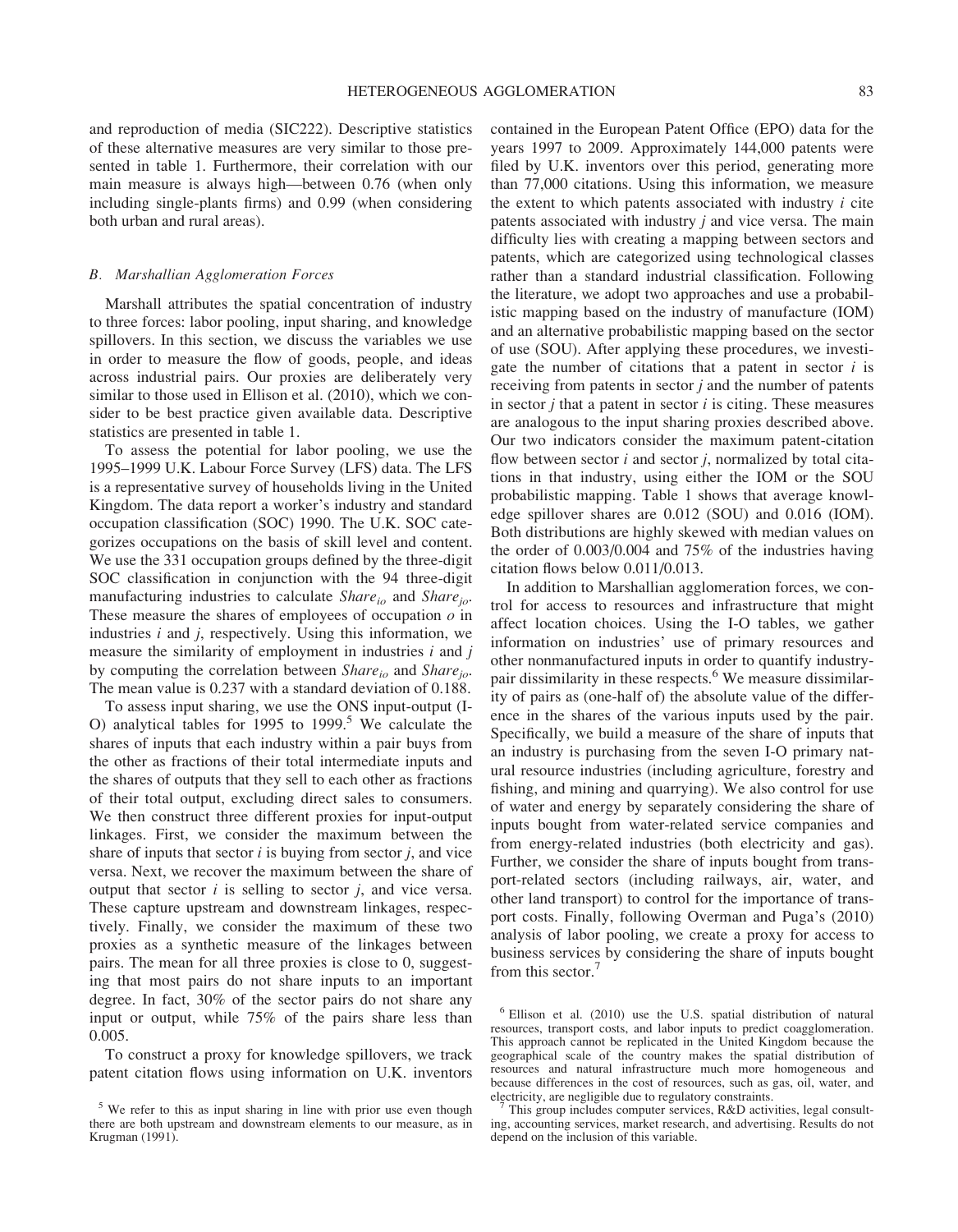#### C. Beyond Marshall: Adaptive and Organizational Aspects of Agglomeration

As discussed in section I, there has been considerable empirical research on Marshall's three forces. The literature on non-Marshallian aspects of agglomeration is much less developed. Within this literature, the approach that has received the most attention is Jacobs (1969), who focuses on adaptation, specifically on the unplanned nature of ''the creation of new work.'' It is common to treat Jacobs as proposing an alternative to Marshall, as in the Glaeser et al. (1992) and Henderson et al. (1995) papers on urban growth. There is a natural sense in which this is true. Marshall sees increasing-returns forces as promoting the spatial concentration of industry. Jacobs, in contrast, focuses primarily on knowledge spillovers and sees the creation of new work as being enhanced by local diversity. There is another sense, however, in which Jacobs and Marshall ought not to be presented as polar opposites. Jacobs's analysis of knowledge is certainly in the spirit of Marshall, and she clearly mentions the labor and input market aspects of the creation of new work.

In this spirit, this paper examines complementarities between Marshall and Jacobs and offers a novel approach to investigating these issues. Previous work has studied the Marshall-versus-Jacobs dichotomy by regressing measures of local productivity, growth, or wages on measures of local specialization or diversity, typically proxied by a Herfindahl index of industrial concentration. While the specialization measure is tightly tied to Marshall's ideas, the diversity variable is only loosely linked to Jacobs. Her intuition is that a diverse city offers opportunities for unplanned, unpredictable, or otherwise unusual interactions among different industries, leading to increased creation of new work arising from these unexpected connections.

The idea behind our approach is to focus on differences between industry pairs that agglomerate frequently and those that do not. While there are many factors that determine whether agglomeration is more or less common, the unplanned, unpredictable, or unusual interactions at the heart of Jacobs's analysis are more likely to be found among industry pairs that are infrequently colocated. Conversely, planned or otherwise predictable interactions that arise from strategic migration decisions and entrepreneurial survival are likely to be found among industry pairs that colocate frequently. Following this logic, we investigate heterogeneity in the response to Marshallian forces between more and less coagglomerated industry pairs using quantile regressions to identify Jacobs-type agglomeration economies.

Jacobs is not Marshall's only important successor in the study of agglomeration. In Chinitz (1961), New York differs from Pittsburgh because its industry is organized in a less concentrated fashion, making it a friendlier environment for start-ups and innovation. Porter (1990) similarly argues that competition is healthy for a business cluster.

Vernon (1960) writes about the importance of ''instability'' for increasing-returns industries, arguing that newer industries with more entry are the ones that benefit more from locating in a large city. Others have emphasized the importance of human capital (e.g., Rauch, 1993; Glaeser & Saiz, 2004; Moretti, 2004) and creativity (Florida, 2003), both of which are related to a city's adaptive capacity. As with Jacobs, we believe these approaches to agglomeration should be seen as complements to Marshall rather than as substitutes or alternative explanations. This intuition informs our empirical work.

In order to test these non-Marshallian mechanisms, we examine the pattern of heterogeneity in Marshallian agglomeration effects using a sectoral breakdown that captures the various non-Marshallian approaches. To begin, we use information collected by the OECD in 1997 to classify sectors as high or low technology. Next, we gather data on the share of college graduates in each industry using the LFS and classify sectors as high or low education according to whether this share is above or below the median (at 0.078). Finally, we use BSD data to split our sample along the following dimensions:

- a. Sectors where the first year of opening of currently operating plants is above or below the median across all years and sectors (at 1967). These industries are labeled new and old, respectively.<sup>8</sup>
- b. Sectors where the share of entrants—the incidence of new firms at time  $t$  in the total number of firms in that year—is above or below the median across all years and industries (at 0.10). These are labeled dynamic and steady sectors.
- c. Sectors where the average size of the entrants—firms operating at time t that did not exist at time  $t - 1$ —is above or below the median size across all years and sectors (at 8.59). We label these as large entrant and small entrant sectors.
- d. Sectors where the average size of the incumbents firms operating both at time t and  $t - 1$ —is above or below the median size across all years and sectors (at 18.95). These are labeled large incumbent and small incumbent sectors, respectively.

Given that the level of observation in our data set is the industry pair, we use this information to classify combinations where both sectors belong to one group (e.g., both high technology or both low technology) and mixed pairs where the two sectors belong to different groups (e.g., one high and one low technology). More details about the construction of these groupings, number of observations in each block, and further descriptive statistics are presented in table W1 in the online appendix.

<sup>&</sup>lt;sup>8</sup> We rank industries by the age of the oldest currently operating plant, not the age of the industry itself. We believe that this captures the degree to which an industry's operations are settled.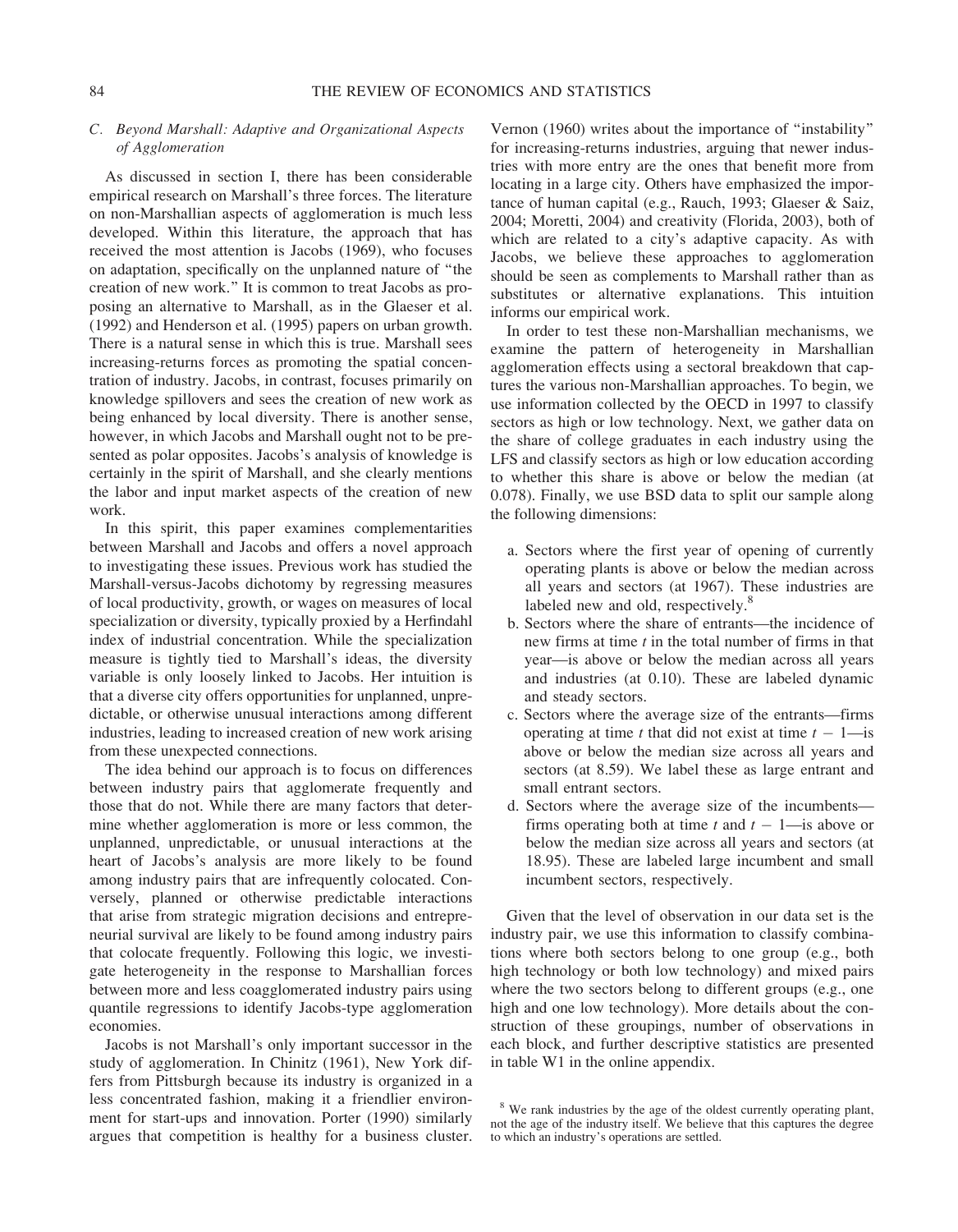We then study the pattern of heterogeneity in the intensity of the Marshallian forces across these groups to shed light on non-Marshallian approaches to agglomeration. In particular, we analyze heterogeneity along the new-versusold and dynamic-versus-steady dimension to provide evidence about adaptive aspects of agglomeration, as in Vernon and Jacobs. We focus on the high technologyversus-low technology and high education-versus-low education spectrum to quantify the importance of related ideas about human capital and adaptive capacity. Finally, we study heterogeneity along the dimensions of entrants' and incumbents' size to shed light on the organizational aspects of agglomeration, as in Chinitz.

#### III. Coagglomeration and Marshallian Microfoundations: U.K. Evidence

#### A. Univariate and Multivariate OLS Regression Analysis

In this section we study the microfoundations of agglomeration economies by linking the proxies for the three Marshallian forces discussed above to industry-pair coagglomeration. Our results come from regressions of the following kind:

$$
\gamma_{ijt}^C = \alpha + \beta_{LP} LP_{ij} + \beta_{IO} IO_{ij}
$$
  
+  $\beta_{KS} KS_{ij} + \sum_{k=1}^5 \lambda_k Diss_{ij}^k + \varepsilon_{ijt},$  (2)

where  $\gamma_{ijt}^C$  is the Ellison et al. (2010) measure of coagglomeration between sectors i and j at time t;  $LP_{ii}$ ,  $IO_{ii}$ , and  $KS_{ii}$  are proxies for labor pooling (LP), input sharing (IO), and knowledge spillovers  $(KS)$  between sectors  $i$  and  $j$  averaged over the relevant years (see section IIB for details); and  $\text{Diss}_{ij}^k$  is one of the five measures of dissimilarity between sectors  $i$  and  $j$  in terms of use of primary resources and nonmanufacturing inputs. Finally,  $\varepsilon_{ijt}$  is an error term uncorrelated with all other variables. We allow for an arbitrary degree of correlation in the shocks of sector pairs over the years and cluster standard errors at this level. The data set consists of 4,371 unique combinations of 94 manufacturing sectors over twelve years, giving a total of 52,452 observations.9 Throughout the analysis, we standardize our variables to have unitary standard deviation.

As Ellison et al. (2010) note, the motivation for this approach is that the characteristics of industries that frequently colocate can shed light on the microfoundations of agglomeration economies. For instance, if industries that frequently buy from and sell to each other coagglomerate to a large degree, this suggests that input sharing is an important agglomeration force. This in turn requires that coagglomeration is related to the strength of the agglomeration economies operating within the industry pair.

In addition to being intuitively appealing, Ellison et al. (2010, mathematical appendix) prove this property formally in the context of a specific model of agglomeration with industries partitioned into groups that must colocate in order to have a positive profit. With sequential location choices, in this all-or-nothing agglomeration model, industries that benefit from coagglomeration will coagglomerate. They note that it is likely that this result would hold in weaker form with somewhat weaker agglomeration economies. It is worth observing, however, that there is a fundamental coordination problem in the determination of city composition (Helsley & Strange, 2014), and it is possible that coagglomeration fails to occur even when it would be mutually beneficial or that coagglomeration does occur when it is not. Nonetheless, there are good reasons to believe that equilibrium coagglomeration does increase when the strength of the agglomeration effect is stronger. First, there is a robust empirical relationship between proxies for agglomeration forces within an industry pair and equilibrium coagglomeration. In addition to Ellison et al. (2010), a number of papers (Kolko, 2010; Jacobs, Koster, & Van Oort, 2013; Gabe & Abel, 2013) find evidence of this sort. Thus, it seems that the selection among the multiple equilibria noted by Helsley-Strange is skewed in favor of a positive relationship between the benefits of coagglomeration and the coagglomeration that occurs in equilibrium. Second, O'Sullivan and Strange (2015) use an agent-based model to select from multiple-equilibrium city compositions. They also show a positive relationship between the strength of the spillovers within an industry pair and equilibrium coagglomeration.

Focusing on coagglomeration rather than on the crosssectional pattern of industry clustering (as in Audretsch & Feldman, 1996, and Rosenthal & Strange, 2001), has additional advantages. First, this approach looks directly at links between industry pairs and thus sheds light on the mechanisms of agglomeration in a way that looking at the concentration of industries cannot. Second, studying the links between coagglomeration and pair-wise Marshallian forces helps dealing with unobservables that could bias the results when the unit of observation is the industry but are less likely to be important when the analysis is carried out at the industry-pair level. We return to this point in section IIIB. Of course, the emphasis we put on these advantages does not imply that we consider coagglomeration the only valid approach to studying agglomeration microfoundations. We simply argue that it is a valid approach and one we can flexibly use to study heterogeneous patterns by neatly characterizing the nature of industry pairs.

The first set of results is presented in table 2. Columns 1 and 2 tabulate results from univariate regressions where we consider only one Marshallian force at a time (and include dissimilarity controls in column 2). The results show that

<sup>9</sup> Our proxies for the Marshallian forces are measured at the beginning of the observation window and have no time variation. If we collapse  $\gamma_{ijt}^C$  to its average across years and run regressions that exploit variation over 4,371 observations only, we find identical results (as expected). We keep the data set at the year  $\times$  industry-pair level because in some robustness checks, we stagger and modify our observation window.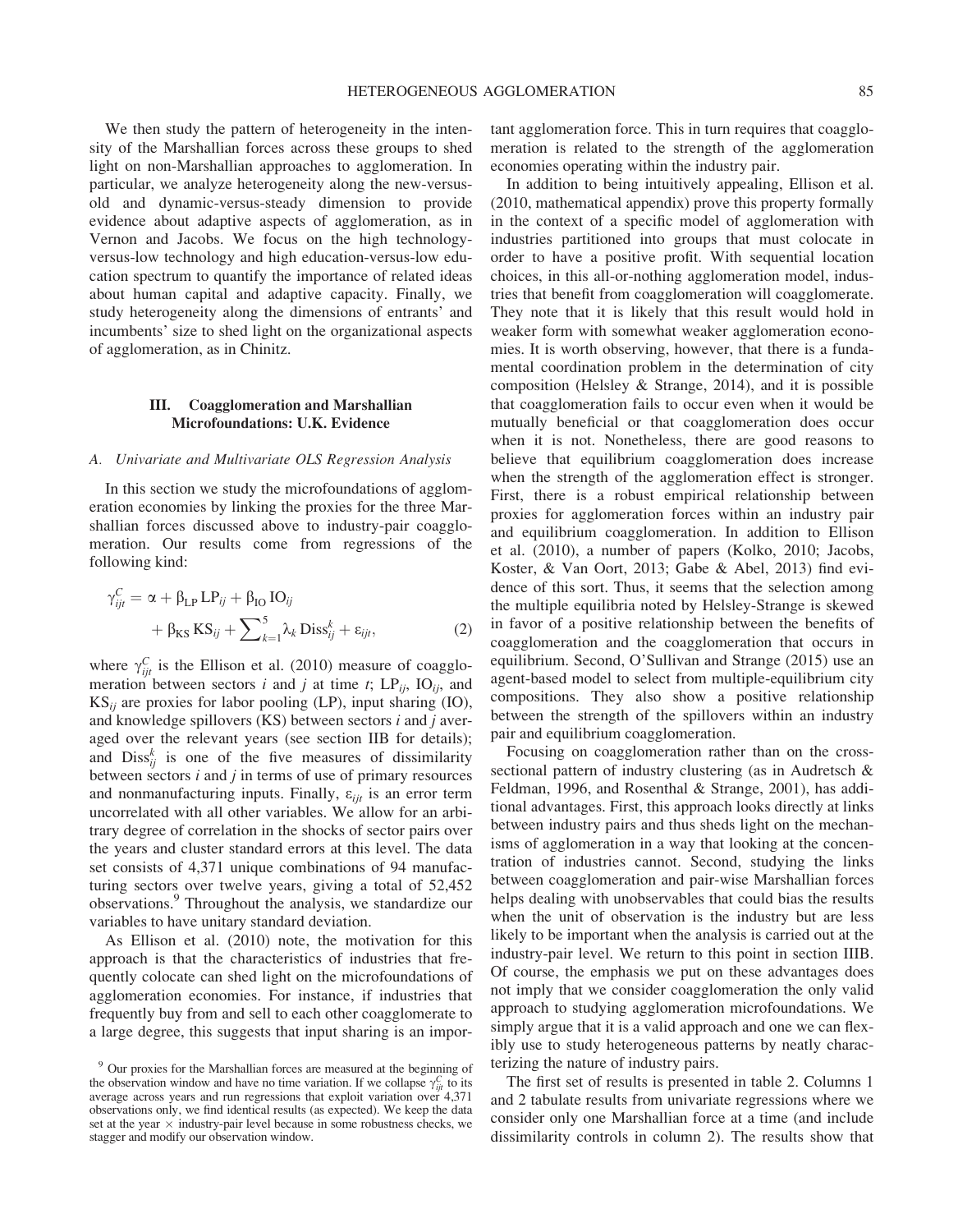| Specification Details:        | OLS—Univariate | 21<br>OLS—Univariate | (3)<br>OLS—Multivariate | (4)<br>OLS—Multivariate |
|-------------------------------|----------------|----------------------|-------------------------|-------------------------|
| Labor pooling (LP)            | 0.191          | 0.198                | 0.156                   | 0.165                   |
|                               | $(0.018)$ ***  | $(0.018)$ ***        | $(0.019)$ ***           | $(0.020)$ ***           |
| Input-output sharing (IO)     | 0.138          | 0.137                | 0.083                   | 0.082                   |
|                               | $(0.026)$ ***  | $(0.027)$ ***        | $(0.025)$ ***           | $(0.025)$ ***           |
| Knowledge spillovers—IOM (KS) | 0.106          | 0.099                | 0.031                   | 0.024                   |
|                               | $(0.015)$ ***  | $(0.014)$ ***        | $(0.013)$ **            | $(0.013)*$              |
| Resource use diss. controls   | No             | Yes                  | No                      | Yes                     |

TABLE 2.—THE RELATIONSHIP BETWEEN COAGGLOMERATION  $\gamma^C$  and Marshallian Forces

See the note to table 1 and the online appendix for details on definitions of variables. Variables are standardized to have zero mean and unit standard deviation. Robust standard errors clustered on industry pairs are reported in parentheses. All regressions consider the period 1997 to 2008. Significant at \*\*\*1%, \*\*5%, and \*10%.

labor pooling has the largest and most significant association with coagglomeration. A 1 standard deviation increase corresponds to 19% of a standard deviation increase in  $\gamma^C$ . For input sharing and knowledge spillovers, the corresponding increases are 14% and 10%, respectively. This pattern is consistent with Ellison et al. (2010), who also document weaker agglomerative effects from knowledge spillovers. Interestingly, controlling for the dissimilarity proxies does not change in any meaningful way the three Marshallian coefficients, suggesting that access to natural resources and nonmanufacturing industries does not bias the results in simple models without the additional controls.

Columns 3 and 4 present coefficients from the multivariate regressions. We still find labor pooling to have the strongest relationship with coagglomeration with an estimated effect of approximately 0.16 of a standard deviation. On the other hand, the coefficients on input sharing and knowledge spillovers decline to 0.082 and 0.024–0.031, respectively. All in all, our findings are comparable to Ellison et al. (2010), with all three of Marshall's forces showing a positive relationship with coagglomeration.

We carry out a number of robustness checks. Results are reported in table W2 in the online appendix. First, we study whether upstream linkages are more important than downstream connections. We find that the effect of input sharing is twice as large as the effect of output sharing, but this difference is not significant and does not affect the other coefficients. Second, we investigate whether focusing on a specific year in our sample changes the picture. To do so, we run regressions for 1997, 2002, and 2008 separately. We find a slight attenuation in the effects of LP, IO, and KS as we move toward more recent years, but the differences are not substantial. Third, we investigate whether using the proxy for knowledge spillovers based on the SOU probabilistic mapping affects the findings. The conclusions reached so far still hold: all three Marshallian forces matter, though the effect of labor pooling seems somewhat weaker. We also find that the link with knowledge spillovers is stronger with this proxy, while the effect of input sharing is weaker. Since the SOU mapping is partly based on the technology (and the related patents) contained in goods bought and sold as intermediates across industrial sectors, it incorporates some of the linkages stemming from input sharing and attenuates the effect of IO. Given this issue, our preferred

proxy uses the IOM mapping that we use throughout the rest of the paper.<sup>10</sup>

Finally, we check that our results are not affected if we change our measure of coagglomeration to be based on (a) number of plants as opposed to total employment, (b) local units belonging to single-plant enterprises only, (c) both urban and rural areas. We also experiment with excluding publishing (SIC221) and printing and related activities (SIC222) since these sectors are classified among services in the U.S. industrial classification. None of these robustness checks affect our findings.

#### B. Addressing Endogeneity Concerns

The literature on the microfoundations of agglomeration economies has put forward two sources of possible bias in OLS estimation: reverse causation and sorting. In this section, we discuss these issues and provide a set of robustness checks and Instrumental Variables (IV) estimates to address them.

The reverse causation argument is laid out in Ellison et al. (2010). Firms in industries with strong Marshallian links could choose to locate together in order to benefit from those links. Alternatively, firms that locate together for other reasons could later forge Marshallian links. In contrast to Ellison et al. (2010), we see the reverse phenomenon of coagglomeration leading to productive links as being a type of agglomeration economy. For instance, if two firms realize after choosing locations that they can hire from the same labor market, then they benefit from labor pooling. Similarly, if two firms learn from each other ex post, then the resulting technological improvement is an instance of knowledge spillovers. These agglomeration economies are in fact in the spirit of Jacobs (1969), who gives numerous examples of accidental agglomeration

<sup>&</sup>lt;sup>10</sup> One related concern is that input-output linkages partly capture knowledge spillovers because our KS proxy measures the latter imprecisely. To investigate this issue, we run specifications with two-way and three-way interactions of the Marshallian forces. The only significant interaction is the one between IO and KS, with a negative and significant coefficient of  $-0.009$ . The effects of IO and LP remain very similar, while the effect of KS rises to around 0.100 (significant). This suggests that the input-sharing and knowledge proxies do not capture similar effects. This pattern is consistent with the sectoral heterogeneity presented later in the paper, where we show many instances in which pairs that significantly respond to knowledge spillovers are less affected by input-output links.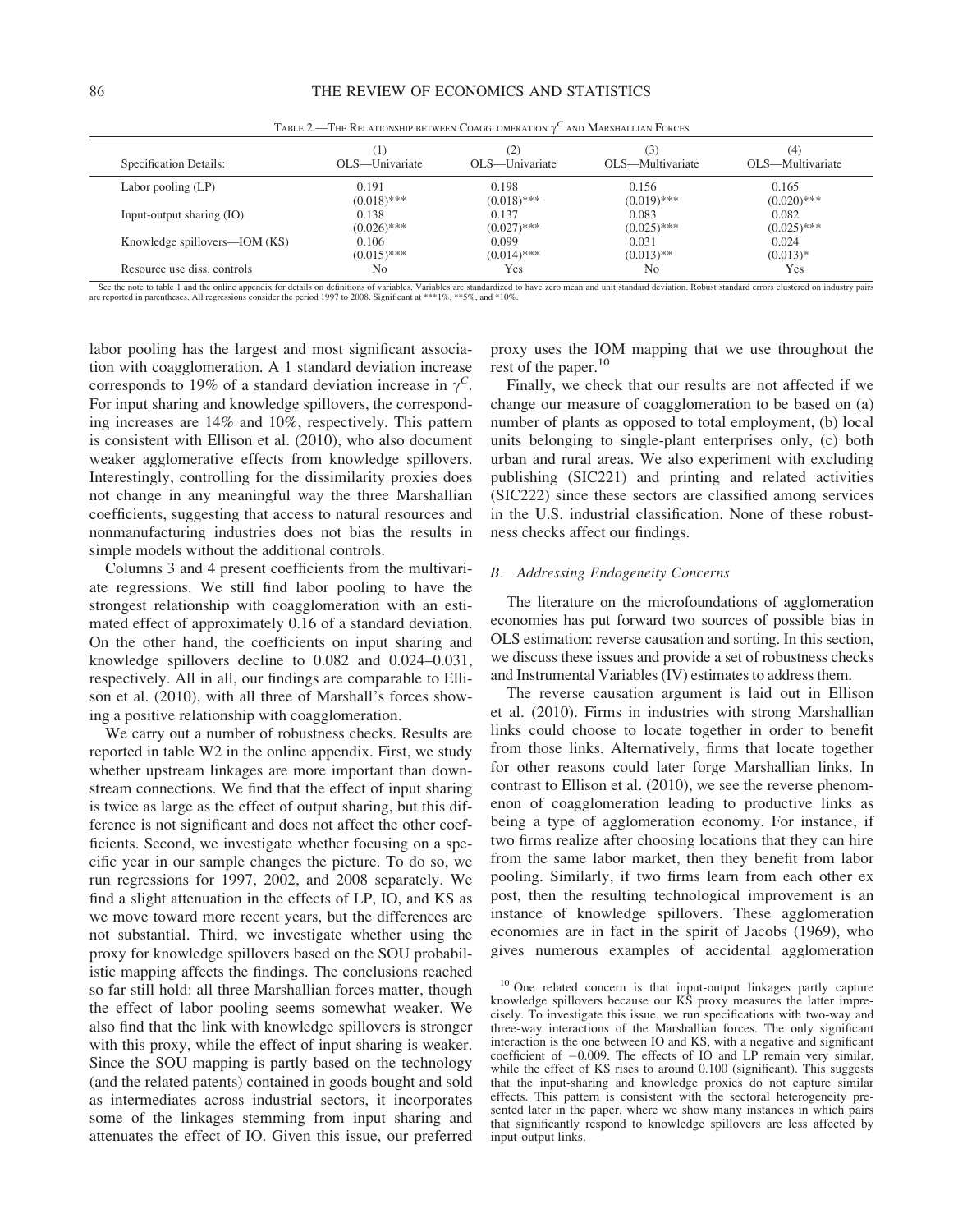|                               | (1)                    | (2)                    | (3)                      | (4)                    | (5)<br>$IV-$               | (6)<br>$IV-$               | (7)<br>$IV-$               |
|-------------------------------|------------------------|------------------------|--------------------------|------------------------|----------------------------|----------------------------|----------------------------|
|                               | $OLS-$<br>Univariate   | $IV-$<br>Univariate    | $OLS-$<br>Multivariate   | $IV-$<br>Multivariate  | Multivariate:<br>LP and IO | Multivariate:<br>IO and KS | Multivariate:<br>LP and KS |
| Labor pooling (LP)            | 0.161<br>$(0.017)$ *** | 0.113<br>$(0.020)$ *** | 0.133<br>$(0.018)$ ***   | 0.116<br>$(0.032)$ *** | 0.100<br>$(0.024)$ ***     |                            | 0.116<br>$(0.030)$ ***     |
| Input-output sharing (IO)     | 0.105<br>$(0.017)$ *** | 0.127<br>$(0.026)$ *** | 0.061<br>$(0.016)$ ***   | 0.083<br>$(0.024)$ *** | 0.082<br>$(0.024)$ ***     | 0.121<br>$(0.028)$ ***     |                            |
| Knowledge spillovers—IOM (KS) | 0.078<br>$(0.013)$ *** | 0.088<br>$(0.016)$ *** | 0.033<br>$(0.013)$ **    | $-0.021$<br>(0.023)    |                            | 0.031<br>$(0.019)*$        | 0.017<br>(0.022)           |
| First-stage statistics        |                        |                        |                          |                        |                            |                            |                            |
| $t$ -statistic on LP          |                        | 19.93                  | -                        | 16.91                  | 18.78                      |                            | 17.04                      |
| $t$ -statistic on IO          |                        | 6.39                   | $\overline{\phantom{0}}$ | 6.22                   | 6.32                       | 5.95                       |                            |
| <i>t</i> -statistic on KS     |                        | 6.83                   | -                        | 5.94                   |                            | 6.45                       | 6.56                       |
| Kleinbergen-Paap F-statistic  |                        |                        |                          | 18.17                  | 33.10                      | 23.26                      | 23.94                      |

TABLE 3.—INSTRUMENTAL VARIABLE REGRESSIONS

Number of observations 43,644 (3,637 industry pairs). Instrumental variable regressions use U.S. instruments. See the online appendix for more details. Significant at \*\*\*1%, \*\*5%, and \*10%.

economies. Even so, we describe below a strategy to address this issue and arrive at estimates that capture the effect of Marshallian links on agglomeration rather than the reverse.

As for sorting, the main concern is that agglomeration, which increases productivity in possibly unobservable ways, might be correlated with coagglomeration. To clarify matters, consider two industries, apparel and printing/publishing, which are agglomerated for historical reasons in London. Assume that both industries are highly productive because of some advantages connected to this location. Further assume that more productive industries are able to use a wider range of workers because they are better at spotting the "right types" in a large agglomerated market. Conversely, think of two other industries, such as wood laminate and manufacturing of furniture, that operate in a small city, are low productivity, and are not efficient at sharing workers. Estimating the effect of labor pooling on coagglomeration by comparing these pairs would bias the results by conflating the true effect of LP with a productive advantage arising because of urbanization economies enjoyed by firms locating in more agglomerated places. Although this argument is logically correct, the unobservables that would give rise to these patterns would need to have a particular structure and imply that agglomeration is correlated to both coagglomeration and the strength of the linkages between sectors measured by our proxies. One of the advantages of the method that Ellison et al. (2010) developed is that by studying the relation between colocation and industry-pair links, the approach deals with a number of unobservables that are not easily related to pairspecific linkages. Therefore, we believe that the arguments brought forward in the literature do not undermine our findings.

A number of robustness checks, reported in online appendix table W3 and discussed in the online appendix, provide further support for this conclusion. These include approaches that address reverse causation, a possible correlation between agglomeration and coagglomeration, and the

possibility that industrial organization affects coagglomeration. None of these checks substantially changes our findings.

To conclude this section, we discuss a number of IV regressions where we instrument the three Marshallian forces using proxies constructed using U.S. data. This approach follows Ellison et al. (2010). We instrument LP using a measure of the correlation between sector pairs in their use of different types of workers as categorized by the National Industrial-Occupation Employment Matrix (NIOEM) published by the U.S. Bureau of Labor Statistics. We instrument IO with an identical measure obtained using the 1987 Benchmark Input-Output Accounts published by the Bureau of Economic Analysis (BEA). Finally, we instrument the flows of patent citations among U.K. inventors as recorded by the EPO using the flows of citations among US inventors as tracked by the NBER patent database. More information is provided in the online appendix. The validity of this approach relies on thoroughly controlling for colocation that is driven by natural advantages and shared use of nonmanufacturing resources. Hence, in all our IV specifications we include the proxies for sector dissimilarities.

Results are presented in table 3. Following Ellison et al. (2010), we exclude pairs where the two three-digit industries fall in the same two-digit group and a number of sectors that were aggregated in the data construction process. Columns 1 and 3 show that OLS results do not change as a result of these exclusions. Column 2 presents IV regressions where we include and instrument one Marshallian force at the time. The IV coefficients are very close to their OLS counterparts in column 1. Column 4 presents multivariate IV regressions where we enter and instrument all three Marshallian forces simultaneously. We find positive and significant effects for LP and IO. The size of the associations is similar to the OLS counterparts (see column 3). However, KS loses its significance and turns slightly negative. We believe this is due to collinearity between measures that makes instrumented knowledge spillovers hard to disentan-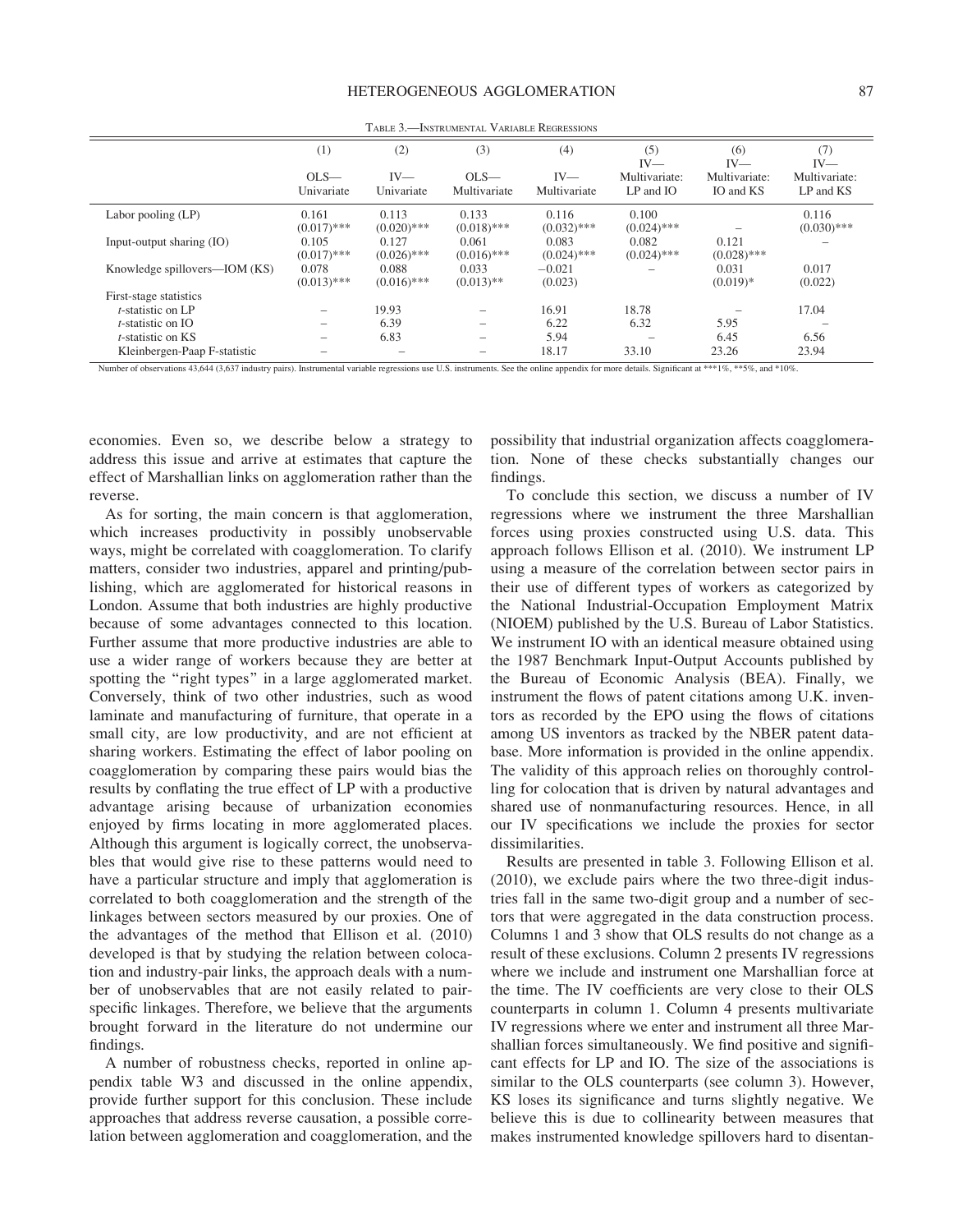#### 88 THE REVIEW OF ECONOMICS AND STATISTICS





The figures plot regression coefficients (solid lines) and 95% confidence intervals (dotted lines) from quantile regressions including all three Marshallian forces. Variables are standardized. Confidence intervals from bootstrapped standard errors clustered on industry pairs.

gle from labor pooling and input sharing. A similar argument is put forward by Ellison et al. (2010), who report in their appendix weak results when instrumenting KS. To partly address this issue, in columns 5 to 7, we enter the proxies for Marshallian forces two at a time. In column 5, we include LP and IO and confirm that both have a positive and significant association with  $\gamma^C$ . In column 6, we consider IO and KS. We find that both measures are positively and significantly associated with coagglomeration and that the KS estimate is very similar to the one documented using OLS (see column 3). Finally, in column 7, we instrument LP and KS and find that both are positively associated with coagglomeration. Although only LP is significant at conventional levels, the coefficient on KS points in the right direction and is reasonably sizable—at about half of its OLS counterpart. All in all, the evidence in table 3 confirms our previous findings and supports our claim that endogeneity is unlikely to bias OLS results significantly.

#### IV. Heterogeneous Agglomeration: Jacobs Meets Marshall

This section begins the presentation of results that allow for heterogeneity across industries. Specifically, it takes a new approach toward examining Jacobs's (1969) analysis of how new work is created by exploring complementarities between Jacobs and Marshall. The approach has at its core a simple idea: the coagglomeration of industries that only rarely colocate is different from the coagglomeration of

industries that are often found together. It is the former that captures the sorts of unplanned, unpredictable, or unusual interactions that Jacobs has in mind. To test this idea, we estimate the Marshallian models discussed in the previous section without constraining the Marshallian forces to have the same effect for all industry pairs. More precisely, we estimate equation (2) in a way that allows the effects to vary between the most and least coagglomerated pairs. This estimation is carried out using quantile regressions that simultaneously include all three Marshallian forces, as well as controls for natural advantages. Figure 1 presents the results for labor pooling, input sharing, and knowledge spillovers. The confidence intervals come from bootstrapped standard errors clustered on industry pairs.

It is immediately clear that the pattern of aggregate results in table 2 conceals considerable variation across industry pairs. Figure 1.A presents results for labor pooling. There is clear heterogeneity across pairs according to their coagglomeration. While labor pooling has a positive and statistically significant contribution to industry-pair coagglomeration across the board, the effect is much larger for the less coagglomerated pairs. Labor pooling has an association of around 0.22 and 0.16 (both significant) for industry pairs in the two bottom deciles, declining to around 0.06 to 0.08 (significant) in the top half of the coagglomeration distribution. Figure 1B shows a pattern for input sharing that is exactly opposite. For this force, the association is larger for the most coagglomerated pairs. The input-sharing coefficient increases from approximately 0.03 (insignifi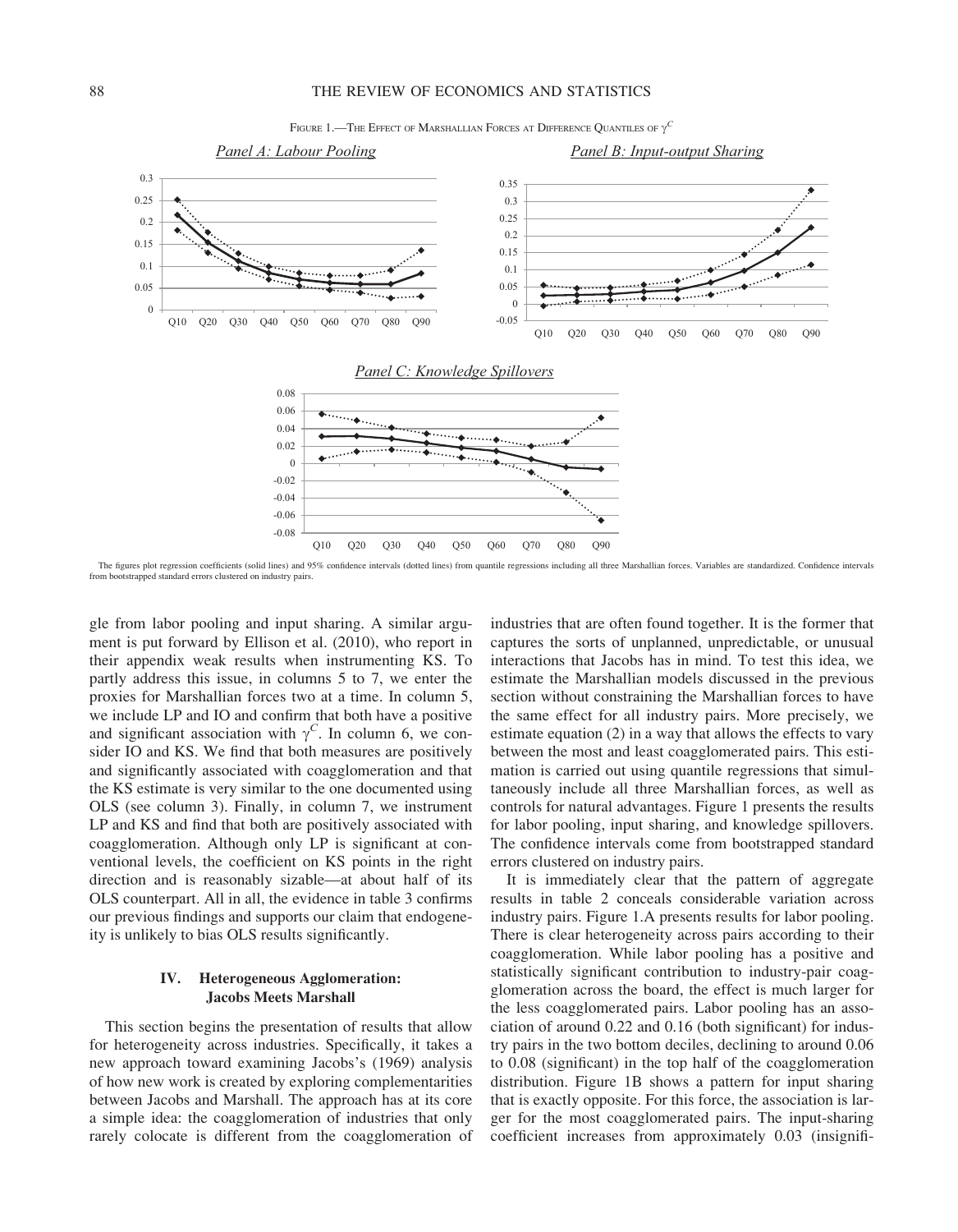cant) for the bottom decile to 0.15 and 0.23 (both significant) for the top two deciles. Figure 1C shows yet another pattern, with the effect of knowledge spillovers positive and significant up to the 60th percentile. The coefficient becomes smaller over the range, declining from 0.03 in the bottom decile to 0.02 at the median, and the estimation becomes increasingly imprecise for the most coagglomerated industries, for which the effect is no longer significantly different from 0.

The pattern of heterogeneity has interesting implications for Jacobs's ideas. The input sharing results in figure 1B are contrary to Jacobs. They suggest that input sharing primarily is associated with the colocation of pairs that coagglomerate extensively. There is little to be gained from links between industries that are not very coagglomerated. In other words, there is strong evidence that interactions that are most typical and are likely to be planned have the largest association with coagglomeration. It is useful to consider an example from Marshall. He writes, "Many cutlery firms [in Sheffield] for instance put out grinding and other parts of their work, at piece-work prices, to working men who rent the steam power which they require, either from the firm from whom they take their contract or from someone else'' (Marshall, 1890, p. 172). Our data show that Sheffield continues to be a center of cutlery production today (table W4 in the online appendix). Moreover, cutlery and manufacturing of basic iron and steel is one of the most highly coagglomerated pairs. It is entirely understandable that a cutlery maker would deliberately plan its location to secure its metal input supply.<sup>11</sup>

The results on labor pooling and knowledge spillovers, however, are much more in the spirit of Jacobs. Regarding knowledge spillovers, the effects are not even significant for highly coagglomerated pairs. As for labor pooling, the effects diminish drastically as coagglomeration increases. In other words, both of these sorts of interactions between industries have a larger effect when the industries colocate less frequently and interactions are more likely to be the sort of unexpected connections on which Jacobs focuses. There is an interesting parallel here to the Duranton and Puga (2001) nursery city phenomenon: certain interactions have greater effects with less frequent colocation; others have greater effects with more frequent colocation.

Three issues are worth considering. First, working at the TTWA level of aggregation could affect our findings, since Marshallian forces have different effects at different geographical scales (Rosenthal & Strange, 2003, 2008). As noted previously, TTWAs are defined by commuter flows, which depend on the scale of labor markets. This could make it more likely to find a relationship between coagglomeration and labor pooling than one between coagglomeration and input sharing, since input-output linkages could take place over greater distances. To address this issue, we replicate the analysis using eighteen macroregions (as defined in the BSD data). Our results are presented in figure W<sub>1</sub> in the online appendix and fully confirm our findings. We also check whether our results change if we maintain the original TTWA geography but focus only on the 28 biggest cities and conurbations out of 84—the top 30%. We find this is not the case.

Second, the labor pooling proxy is based on the correlation between the two industries' occupation mixes, while the input-sharing variable is constructed using maximum flows in the sector pair. This could imply that our approach is skewed toward picking up significant input-output linkages only for highly coagglomerated industries, while the labor pooling measure could be more significant in other parts of the distribution. We believe this issue does not affect our conclusion since we find that knowledge spillovers behave very much like labor pooling, despite being measured in the same way as input sharing (i.e., as the maximum flow of patent citations across pairs). This suggests that the pattern we observe is not mechanically driven by the way our proxies are constructed.

Third, we do not observe whether coagglomeration has arisen from unplanned or unpredictable accidents, as in Jacobs. Instead, we only observe industry pair coagglomeration. Although this is likely to be related to whether coagglomeration is planned or unplanned, other forces also contribute to whether an industry pair coagglomerates. For instance, pollution controls could make it more difficult for heavy industries to colocate. Agglomeration and dispersion forces such as these introduce noise into the process determining coagglomeration and create measurement error in the mapping between the planned or unplanned nature of agglomeration and colocation frequency. Presumably this measurement issue would make it more difficult to obtain the striking pattern in the quantile models—in particular, the remarkable difference between labor pooling and input sharing. This suggests that our findings might understate the heterogeneity of agglomeration forces along the planned–unplanned dimension.

#### V. Heterogeneous Agglomeration: Adaptation and Organization

#### A. New Industries and Entry

This section presents our empirical results on the adaptational and organizational aspects of agglomeration economies. We extend the traditional Marshallian approach by examining how the patterns of coagglomeration depend on the interaction between Marshallian forces and the nature of the industry in question. We therefore allow Marshall's microfoundations to be complementary to other explanations.

We begin with adaptation and nursery city ideas, which are considered by estimating models based on two partitions of industry pairs. The first focuses on industry age,

 $11$  See table W4 for other highly coagglomerated industry pairs, such as spinning of textiles and textile weaving, also discussed by Marshall in a similar fashion.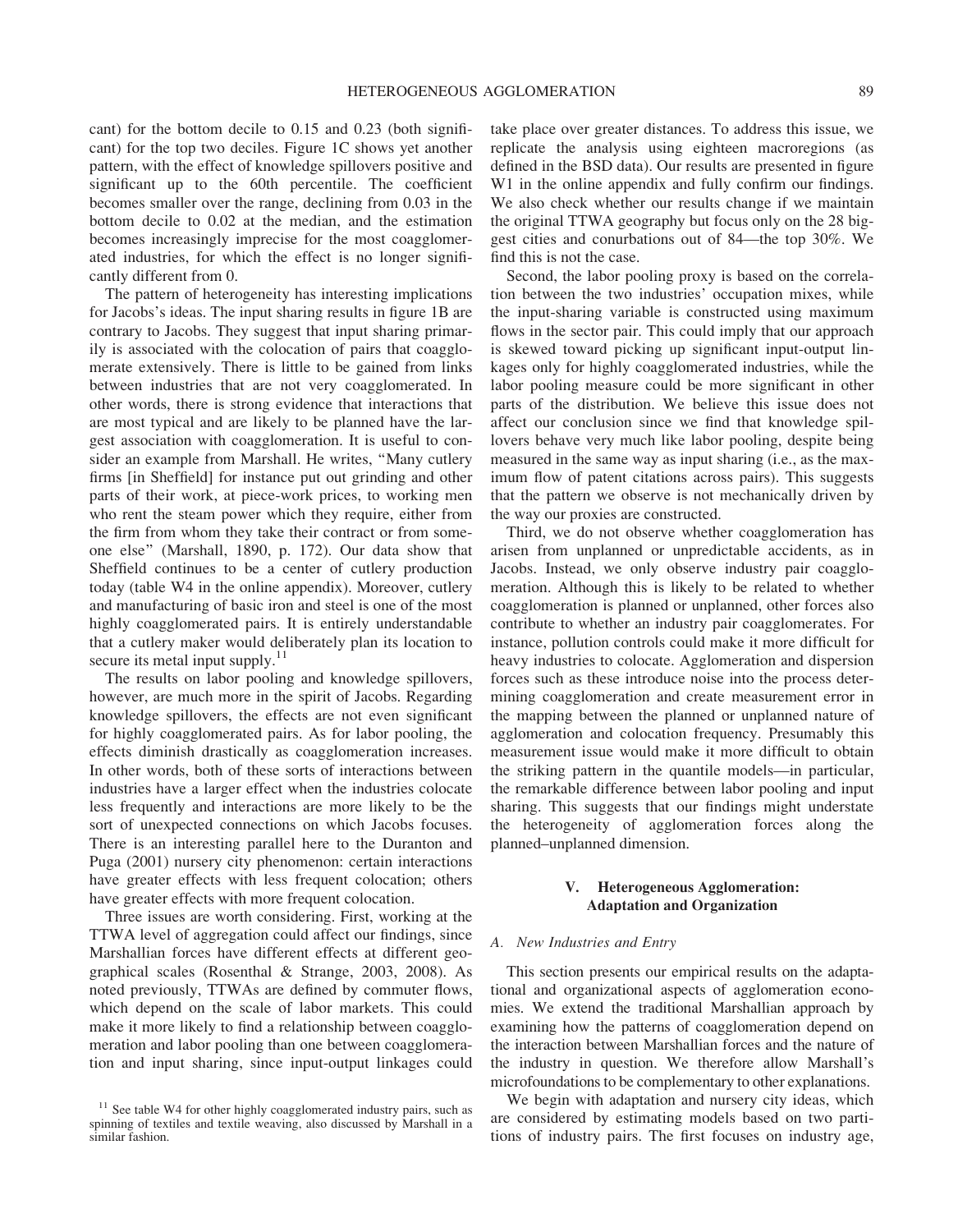|                               | (1)<br>New    | (2)<br>Mixed  | (3)<br>Old    |
|-------------------------------|---------------|---------------|---------------|
| Labor pooling (LP)            | 0.310         | 0.153         | 0.081         |
|                               | $(0.058)$ *** | $(0.026)$ *** | $(0.021)$ *** |
| Input-output sharing (IO)     | 0.270         | 0.049         | 0.041         |
|                               | $(0.083)$ *** | (0.030)       | $(0.018)$ **  |
| Knowledge spillovers—IOM (KS) | 0.236         | 0.040         | 0.026         |
|                               | $(0.121)$ **  | $(0.017)$ **  | (0.019)       |
| Number of observations/pairs  | 12,972/1,081  | 26,508/2,209  | 12,972/1,081  |
|                               | Dynamic       | Mixed         | Steady        |
| Labor pooling (LP)            | 0.181         | 0.144         | 0.180         |
|                               | $(0.059)$ *** | $(0.026)$ *** | $(0.028)$ *** |
| Input-output sharing (IO)     | 0.113         | 0.103         | 0.052         |
|                               | (0.095)       | $(0.031)$ *** | $(0.021)$ **  |
| Knowledge spillovers—IOM (KS) | 0.181         | 0.033         | $-0.020$      |
|                               | $(0.074)$ **  | $(0.018)*$    | (0.015)       |
| Nuber of observations/pairs   | 12,972/1,081  | 26,508/2,209  | 12,972/1,081  |

TABLE 4.—HETEROGENEOUS AGGLOMERATION: ADAPTATION

See the note to table 1 and the online appendix for details on definitions of variables. Specification as in column 4 of table 2 plus one of the following variables averaged across sector pairs: first year of opening (top panel) or entry share (bottom panel). Pairs refer to unrepeated sector combinations. Significant at \*\*\*1%, \*\*5%, and \*10%.

captured by the age of the oldest active plant. The second focuses on the share of new firm entry in the industry. This approach generates the partitions of pairs detailed in section II. For age, the new industries group includes pairs where both sectors are younger than the median age across industries. For entry, the dynamic industries group includes pairs where both industries have an entrant share that is above the median. In both cases, we include additional controls for, respectively, age and entry share averaged across the two sectors in the pair.<sup>12</sup>

Results are reported in table 4. For industry age, we find the largest agglomeration effects for new industry pairs. This is true for all three Marshallian forces. For labor pooling, the effects are smaller for the mixed and old industry pairs (at 0.153 and 0.081, respectively) than for new pairs (at 0.310). However, all coefficients are highly significant, and the extent of variation in these effects is more muted than for the other two Marshallian forces. The knowledge spillover results are very much in the nursery city/unstable industry spirit discussed above. They show knowledge effects that are five to ten times stronger for young pairs, at 0.236 (significant), than for mixed and old pairs, at 0.040 (significant) and 0.026 (insignificant), respectively. The

same is true for the results on input and sharing. The coefficients move from 0.270 (significant) for new industry pairs to 0.049 (insignificant) for the mixed group, and finally to 0.041 (significant) for old pairs. While the pattern of input sharing effects is not consistent with a nursery city model, the heterogeneity in the coefficients for knowledge spillovers clearly supports this theory.

The results have a relatively similar pattern for industry dynamism. Labor pooling is always significant, with the coefficients for the three groups fairly constant and ranging between 0.181 and 0.144. We still find that the largest result for knowledge spillovers occurs for the dynamic industries at 0.181 (significant). This shrinks to 0.033 (significant) and -0.020 (insignificant) for mixed and steady industry pairs. Input-output linkages are closer to a nursery pattern in these dynamic-industry models than in the previous age grouping. Input sharing displays significant coefficients for the mixed and the steady pairs, at 0.103 and 0.052, respectively, and has no significant effect for dynamic industries.<sup>13</sup>

#### B. High Technology and High Education

We now turn to the related issue of how the relationship between Marshallian forces and coagglomeration depends on the technological status of the industry in question. As noted above, we characterize an industry's technological status (high technology or not) according to the OECD (1997) classification. This generates three types of industry pairs: both high technology, both low technology, or mixed. We estimate equation (2) for each type.

Results are reported in table 5. We find that labor pooling is significant in all three groups, but its association with coagglomeration is much larger for the low-technology

 $=$ 

<sup>&</sup>lt;sup>12</sup> Our models are at the industry-pair level. Because of this, binning provides a more straightforward approach to study complementarities between Marshallian and non-Marshallian theories than interacting Marshallian forces with industry characteristics. Consider, for example, firm size. We are interested in how Marshallian links between industry pairs relate to firm size, as in Chinitz. Following the binning approach, we construct three groups of industry pairs. In the first, both industries are characterized by small firms; in the second, the pair is characterized by large firms. Chinitz makes sharp predictions about what we should expect for these groups. The third group has mixed pairs, with one characterized by small firms and the other by large firms. In this case, Chinitz does not make any predictions. While it would be possible to construct an average firm size variable and estimate an interactive specification, the presence of mixed pairs would compromise the interpretation of the results from such an approach. We discuss this issue further in the online appendix where we also present additional evidence (table W5).

<sup>&</sup>lt;sup>13</sup> The results in table 4 and elsewhere continue to hold if we focus on single-plant enterprises to identify the cutoffs used to define groups so that new entrants are stand-alone ventures.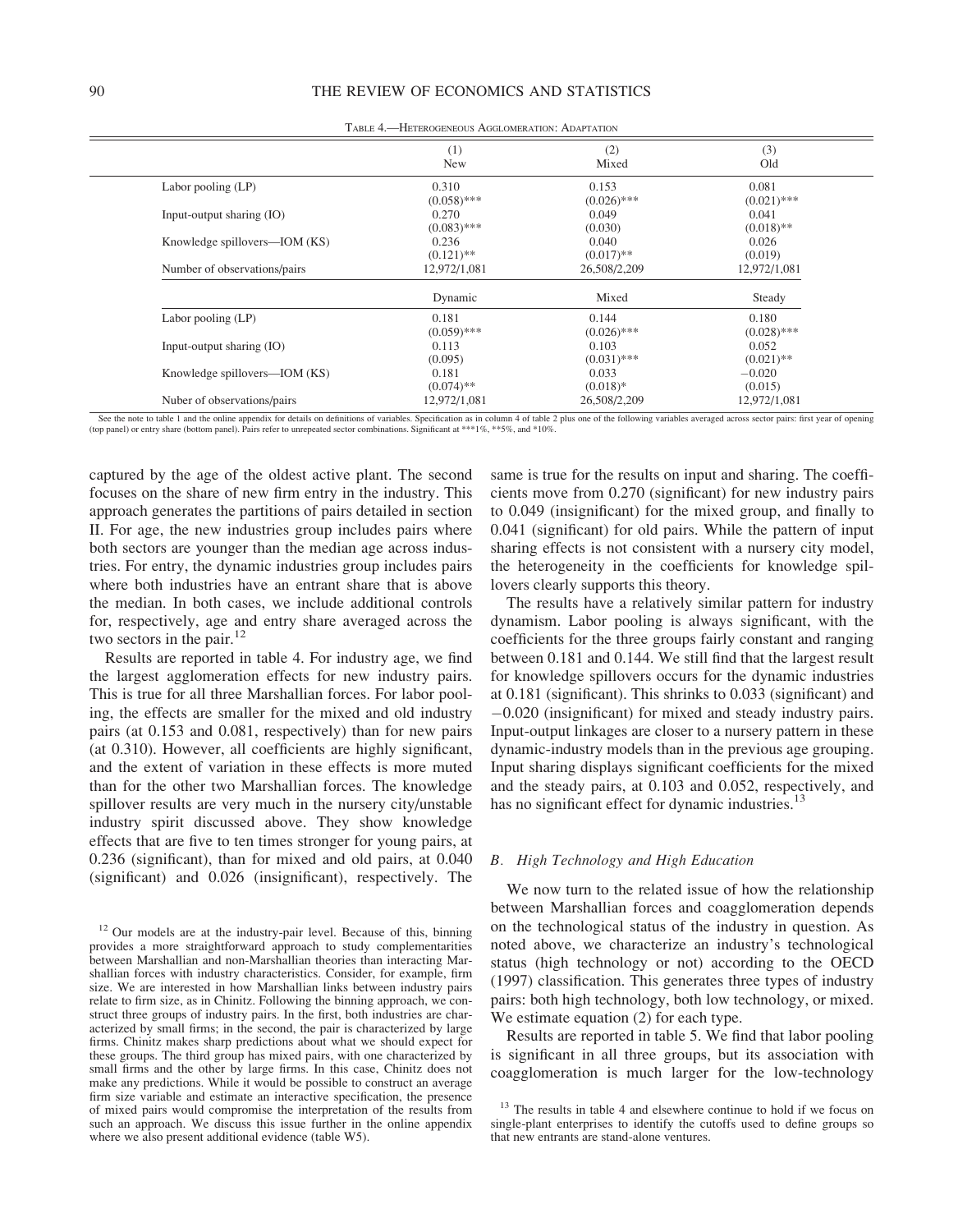|                               | (1)                    | (2)              | (3)            |  |
|-------------------------------|------------------------|------------------|----------------|--|
|                               | <b>High Technology</b> | Mixed Technology | Low Technology |  |
| Labor pooling (LP)            | 0.046                  | 0.110            | 0.332          |  |
|                               | $(0.017)$ ***          | $(0.019)$ ***    | $(0.049)$ ***  |  |
| Input-output sharing (IO)     | 0.020                  | 0.064            | 0.091          |  |
|                               | (0.012)                | $(0.020)$ ***    | $(0.045)$ **   |  |
| Knowledge spillovers—IOM (KS) | 0.053                  | 0.031            | 0.039          |  |
|                               | $(0.024)$ **           | $(0.016)*$       | (0.041)        |  |
| Number of observations/pairs  | 7,140/595              | 24,780/2,065     | 20,532/1,711   |  |
|                               | <b>High Education</b>  | Mixed Education  | Low Education  |  |
| Labor pooling $(LP)$          | 0.046                  | 0.167            | 0.391          |  |
|                               | $(0.023)*$             | $(0.031)$ ***    | $(0.061)$ ***  |  |
| Input-output sharing (IO)     | 0.007                  | 0.066            | 0.123          |  |
|                               | (0.013)                | $(0.029)$ **     | $(0.057)$ **   |  |
| Knowledge spillovers—IOM (KS) | 0.048                  | 0.050            | 0.030          |  |
|                               | $(0.020)$ **           | $(0.021)$ **     | (0.040)        |  |
| Number of observations/pairs  | 12,972/1,081           | 26,508/2,209     | 12,972/1,081   |  |

TABLE 5.—HETEROGENEOUS AGGLOMERATION: TECHNOLOGY AND EDUCATION

See the notes to table 5 for details. Regressions in the bottom panel further control for the share of college graduates averaged across sector pairs. Significant at \*\*\*1%, \*\*5%, and \*10%.

industry group (at 0.332) than for the high-technology group (at 0.046). Input sharing also has the largest coefficient in the low-technology group, at 0.091. While input sharing has positive coefficients for all three groups, the high-technology coefficient is small and insignificant. Knowledge spillovers display the opposite pattern. The largest coefficient is found for high-technology (significant at 0.053), while the effect is smaller and insignificant for lowtechnology (at 0.039).

These results clearly show that agglomeration economies are not simply a high-technology phenomenon. Labor pooling has a stronger effect in the low-technology group, while input sharing is stronger in the mixed- and low-technology groups of industry pairs. Knowledge spillovers, reassuringly, are different, with the largest effect for high-technology industries. This suggests that some of the weaker results for knowledge spillovers reported above, and also presented in Ellison et al. (2010), arise because the sample includes low-technology industries (as well as old and steady industries) where knowledge spillovers are not important.

Table 5 also presents results of a similar exercise where industries are partitioned according to workers' education levels. In these specifications, we further control for the average share of college graduates across the pair in order to control for direct effects of this variable within groups. The pattern of results is similar to the high-technology versus low-technology heterogeneity discussed above. Knowledge spillovers have significant effects in high-education (at 0.048) and mixed-education (at 0.050) industry pairs, but not in low-education pairs (insignificant at 0.030). Conversely, input sharing and labor pooling have the largest and most significant effects in low-education pairs, at 0.123 and 0.391, respectively. These shrink to 0.007 (insignificant) and 0.046 (borderline significant) for the high-education pairs.

Taken as a group, these findings are broadly consistent with learning playing an important role in the agglomera-

tion process. Jacobs (1969) calls this phenomenon ''the creation of new work.'' Vernon (1960) instead discusses the process by which new products reach stability. The evidence is also consistent with Duranton and Puga's (2001) nursery city phenomenon, where new products are created in diverse cities and move to specialized cities upon reaching maturity. They provide evidence of firm migration following this pattern in France to support their conclusions. To the best of our knowledge, our paper is the first to examine coagglomeration in this light. The observation that only high-technology/high-education pairs are found to have their coagglomeration associated with stronger knowledge links between the industries is consistent with the nursery city idea. So is the finding that low-technology/low-education pairs have coagglomeration associated with the somewhat more routine labor and input links.

#### C. Industrial Organization

The final set of results deals with industry structure. We consider both a partition based on the size of entrants and another one based on the size of incumbents. Both splits correspond to Chinitz (1961), who argues that the presence of small firms allows entry by other small firms.<sup>14</sup>

Results are presented in table 6. As above, the table reports results for the three Marshallian forces estimated over three groups of industry pairs. The models include controls for, respectively, entrant size and incumbent size averaged across the pair, alongside the usual controls for natural advantages. The results are consistent with a smallfirm effect, with the largest coefficient found on input sharing for the small entrants' and small incumbents' models (significant at 0.193 and 0.159, respectively). It is worth

<sup>&</sup>lt;sup>14</sup> Chinitz focuses on the industrial organization of cities, not sectors. However, we find that 96% of the variation in entrant size and 99% of the variation in incumbent size is within TTWAs across sectors. Our focus on sectoral heterogeneity thus captures the most relevant variation.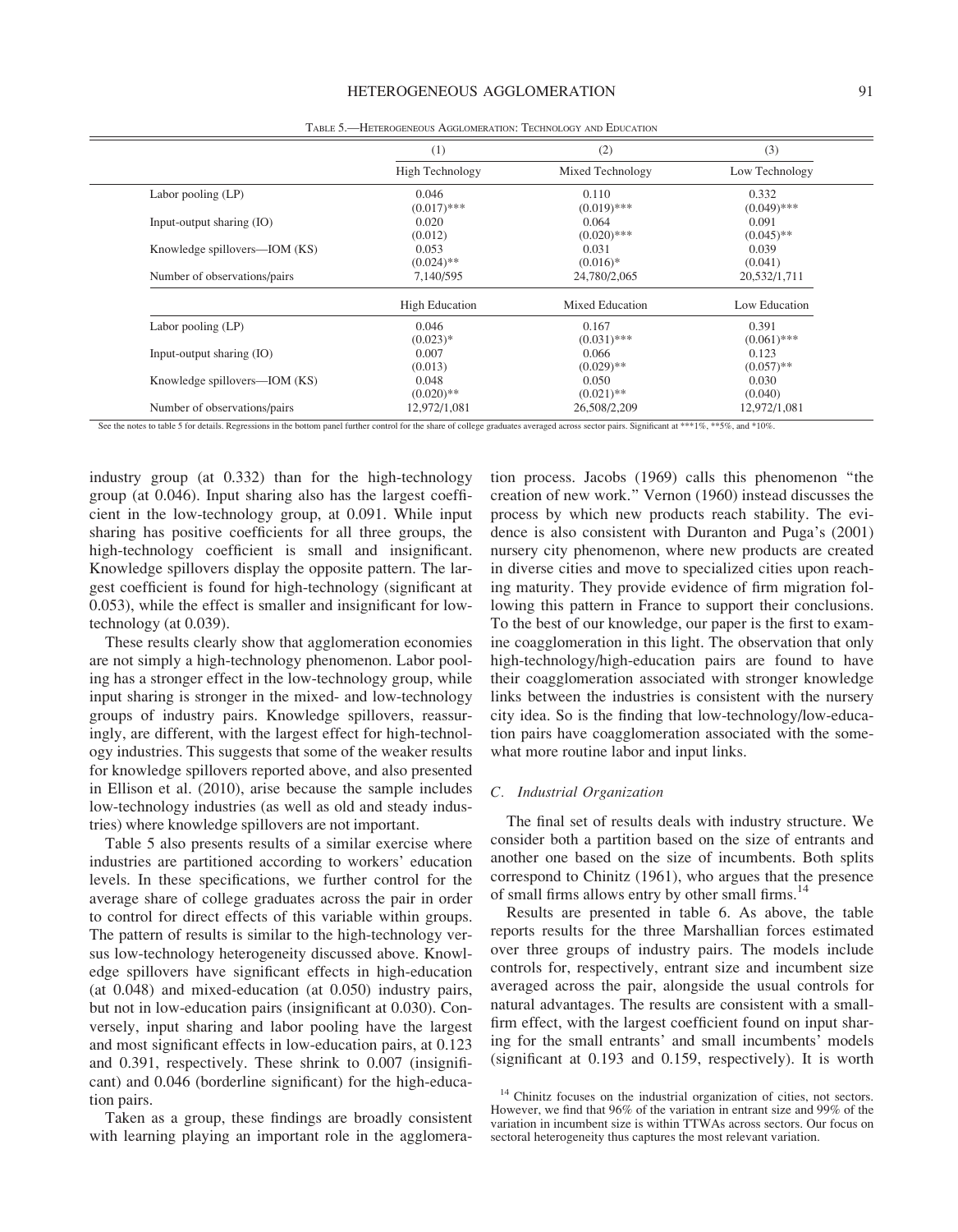|                              | (1)<br><b>Small Entrants</b> | (2)<br><b>Mixed Entrants</b> | (3)<br>Large Entrants |
|------------------------------|------------------------------|------------------------------|-----------------------|
| Labor pooling                | 0.113                        | 0.181                        | 0.223                 |
|                              | $(0.027)$ ***                | $(0.027)$ ***                | $(0.056)$ ***         |
| Input-output sharing         | 0.193                        | 0.068                        | 0.082                 |
|                              | $(0.112)*$                   | $(0.034)$ **                 | $(0.039)$ **          |
| Knowledge spillovers-IOM     | 0.051                        | 0.028                        | $-0.022$              |
|                              | $(0.030)*$                   | $(0.016)*$                   | (0.030)               |
| Number of observations/pairs | 12,972/1,081                 | 26,508/2,209                 | 12,972/1,081          |
|                              | Small Incumbents             | Mixed Incumbents             | Large Incumbents      |
| Labor pooling                | 0.065                        | 0.223                        | 0.149                 |
|                              | $(0.026)$ **                 | $(0.031)$ ***                | $(0.047)$ ***         |
| Input-output sharing         | 0.159                        | 0.071                        | 0.068                 |
|                              | $(0.076)$ **                 | $(0.035)$ **                 | $(0.039)*$            |
| Knowledge spillovers-IOM     | 0.034                        | 0.020                        | 0.040                 |
|                              | (0.024)                      | (0.018)                      | (0.031)               |
| Number of observations/pairs | 12,972/1,081                 | 26,508/2,209                 | 12,972/1,081          |

TABLE 6.—HETEROGENEOUS AGGLOMERATION: ORGANIZATION

See the notes to table 5 for details. Regressions further control for the following variables averaged across sector pairs: size of entrants (top panel) and size of incumbents (bottom panel). Significant at \*\*\*1%, \*\*5%, and \*10%.

noting that input sharing is significant for all groups in both models. However, the effects are substantially smaller for industries characterized by mixed and large entrants and incumbents, ranging between 0.068 and 0.082. The labor pooling coefficients are all significant and comparable in magnitude in the three entrant- and the three incumbentsize models. Estimates are above 0.10 for all but one grouping and mainly in the 0.15 to 0.20 range. Finally, as in all the regressions so far, knowledge is not a consistent predictor of coagglomeration in the universe of models. In this case, we find that knowledge flows are significant and sizable only in the small-entrant sample (at 0.051) and in the mixed-entrant group (at 0.028). They are instead insignificant and small, but always positive and between 0.020 and 0.040, for all three groups of incumbents.

Chinitz focused largely on input sharing among small firms as a driver of agglomeration. Our results are consistent with his approach. Conversely, Vernon and Jacobs offer anecdotes of knowledge spillovers generated by large and small firms alike. Our results on coagglomeration seem to suggest, however, that the effect of knowledge flows is more systematic for small entrants. Regarding labor pooling, neither Vernon nor Jacobs directly engages with the implications of firm size for this agglomerative force. While the coefficients on labor pooling are significant for all sizes of entrants and incumbents, we find the smallest coefficients for small entrants and small incumbents. One factor that could potentially come into play is labor poaching, where firms hire away each other's skilled workers (Combes & Duranton, 2006). If small firms are threatened to a greater degree by the possibility of poaching, they might be less likely to colocate with firms hiring from the same labor pool.

#### D. Robustness

In this section we discuss a number of issues that could affect the findings set out in tables 4 to 6 and report on a

series of robustness checks to address them. First, we consider again whether the spatial scale used to construct  $\gamma^C$ affects our results. Following the approach taken in section IV, we measure coagglomeration using regions instead of TTWAs and rerun our analysis. As shown in table W6 in the online appendix, the patterns discussed above continue to hold. We also find that our results do not change if we calculate  $\gamma^C$  using both urban and rural TTWAs (results not tabulated). Second, in the regressions presented so far, we controlled for the attribute used to partition the sample averaged across the pair—for example, the average entry share or the average size of incumbents. In some extensions (not tabulated for space reasons), we check whether controlling for the dissimilarity of the sector pair's characteristics affects our results. We measure dissimilarity as (half of) the absolute value of the difference in the shares of the relevant attribute across the pair. We find that controlling for dissimilarity produces very similar results to controlling for the average. A third issue is that the pattern documented above might be related to the extent of localization of the industry pairs in the different groups. To consider this possibility, we perform all the regressions as in tables 4 to 6, adding a control for the average localization index (i.e.,  $\gamma$  from Ellison & Glaeser, 1997) across the pair. This does not affect the results in any significant way.<sup>15</sup> Fourth, we assess the robustness of our findings relative to the details of the industrial classification we use. In particular, we consider whether our results are driven by the presence of two-digit sectors that are subdivided into many three-digit groupings. To do so, we exclude all two-digit industries partitioned in more than five three-digit subgroups. Although this leaves us with a quarter of the original sample, this exclusion does not affect our results. Alternatively, we drop all pairs where

<sup>&</sup>lt;sup>15</sup> The correlation between coagglomeration and localization of industries is small and negative at  $-0.028$ , so localization features of industries cannot explain the patterns of figure 1.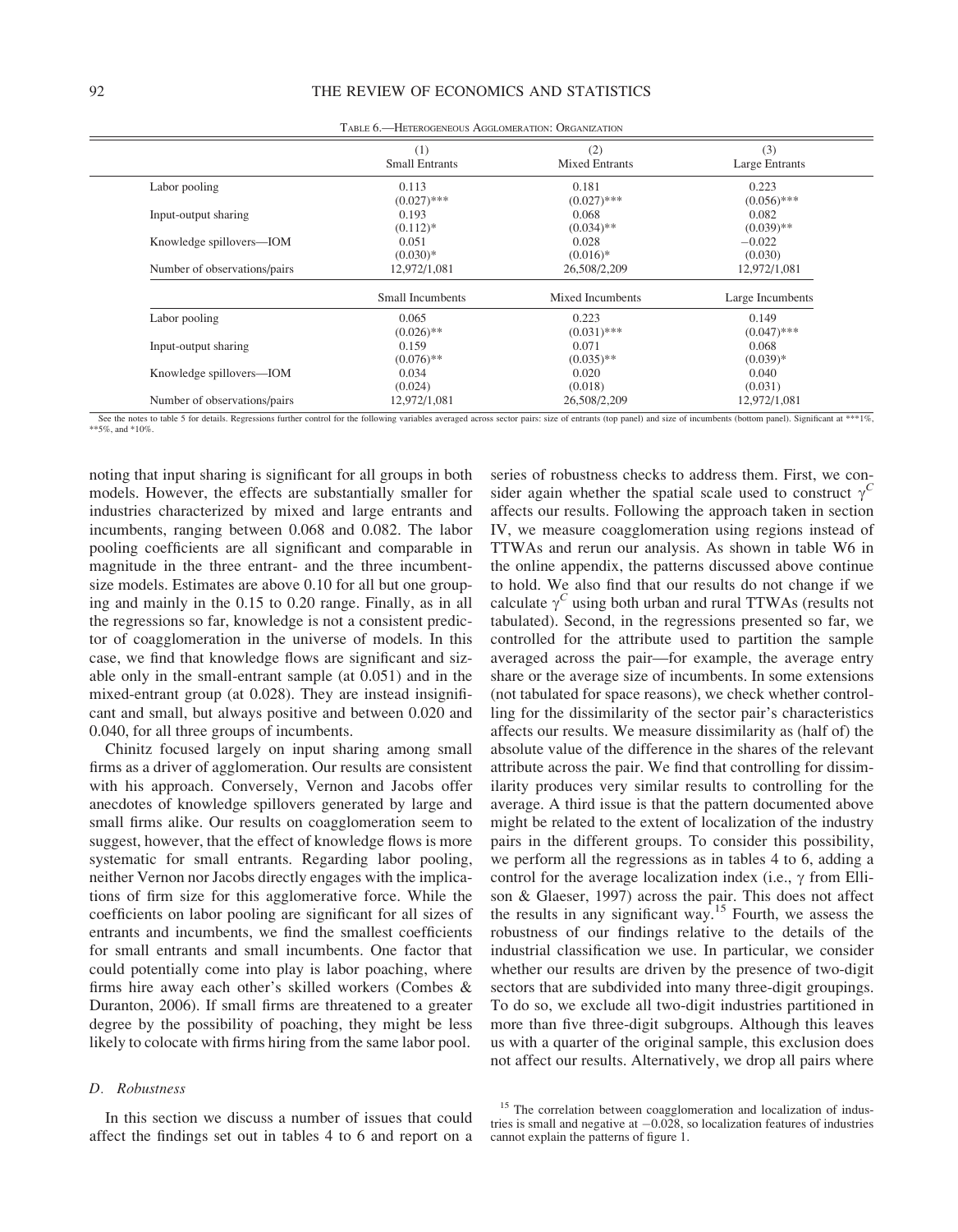the two sectors belong to the same two-digit industry (as we did in our IV estimation). This also does not affect our findings.

We also considered potential endogeneity issues. Our approach here is similar to our approach in section IIIB. To check whether any correlation between coagglomeration and agglomeration biases our findings, we estimate the models reported in tables 4 to 6 excluding London. We also estimate specifications that control for density measured as either employment or population per land area. Furthermore, we estimate univariate and multivariate IV models that deal with both reverse causation and omitted variables. Our key results continue to hold.

#### VI. Conclusion

This paper has considered heterogeneity in the microfoundations of agglomeration economies using U.K. coagglomeration patterns. The analysis shows that there is notable heterogeneity between industries. Different industries agglomerate for different reasons. This heterogeneity is consistent with Jacobs's (1969) ideas about unplanned interactions being an important aspect of the agglomeration process for labor pooling and knowledge spillovers but not for input sharing. The pattern also provides support for the idea of nursery cities (Duranton & Puga, 2001) in particular, and adaptive agglomeration economies more generally (Vernon, 1960). Finally, the results are consistent with Chinitz's (1961) idea that agglomeration effects are stronger in industries dominated by small firms.

Taken together, this suggests that Marshall's treatment of the microfoundations should be treated as complementary to the analysis of Jacobs and others rather than as an alternative and competing explanation. Recognizing and interpreting the pattern of heterogeneity through a framework that emphasizes the synergies between Marshallian and non-Marshallian approaches has important implications for our understanding of the nature of agglomeration economies.

A second reason that it is essential to recognize this heterogeneity is that there are numerous instances in the agglomeration literature where the circumstances of individual industries and clusters are presented as having broad relevance across industries. Without doubt, the computer industry is the most salient industry in the agglomeration literature. Saxenian (1994) offers an important and often quoted analysis of the Silicon Valley. The car industry is also highly salient in the agglomeration literature. In the United States, this industry's declining cluster centered around Detroit is often contrasted to the prosperous computer cluster in Great San Jose. Glaeser (2011) provides an informative discussion along these lines.

Our evidence shows clearly that different industries respond differently to agglomerative forces. Therefore, while the detailed analysis of individual cases is often informative, as attested by the influence of this kind of extrapolation, it is important not to simply accept generalizations without further investigation. This point is all too often lost in discussions with policymakers who fail to recognize the uncertainties associated with heterogeneity in agglomeration economies. Given this complexity, cluster policies targeting specific industries are as likely to pick losers as winners. Conversely, policies that are likely to promote growth in general—such as better transport infrastructures, higher levels of education, better amenities, and housing to attract workers and entrepreneurs—are more likely to help the "right" clusters to emerge as a result of the underlying local strengths and agglomeration forces, even when these are heterogeneous and therefore difficult to identify ex ante.

#### **REFERENCES**

- Almazan, A., A. De Motta, and S. Titman, "Firm Location and the Creation and Utilization of Human Capital,'' Review of Economic Studies 74 (2007), 1305–1327.
- Arzaghi, M., and J. V. Henderson, ''Networking off Madison Avenue,'' Review of Economic Studies 75 (2008), 1011–1038.
- Audretsch, D. B., and M. P. Feldman, ''R&D Spillovers and the Geography of Innovation and Production," American Economic Review 86 (1996), 630–640.
- Behrens, K., and F. Robert-Nicoud, ''Agglomeration Theory with Heterogeneous Agents,'' in G. Duranton, J. V. Henderson, and W. Strange, eds., Handbook in Regional and Urban Economics (Amsterdam: Elsevier, 2014).
- Chatterji, A., E. L. Glaeser, and W. R. Kerr, "Clusters of Entrepreneurship and Innovation," Innovation Policy and the Economy 14 (2013), 129–166.
- Chinitz, B., ''Contrasts in Agglomeration: New York and Pittsburgh,'' American Economic Review 51 (1961), 279–289.
- Combes, P.-P., and G. Duranton, ''Labour Pooling, Labour Poaching and Spatial Clustering," Regional Science and Urban Economics 36 (2006), 1–28.
- Combes, P.-P., and L. Gobillon, ''The Empirics of Agglomeration Economies,'' in G. Duranton, J. V. Henderson, and W. Strange, eds., Handbook in Regional and Urban Economics (Amsterdam: Elsevier, 2014).
- Davis, D. R., and Dingel, J. I., ''The Comparative Advantage of Cities,'' NBER working paper 20602 (2013).
- Duranton, G., "California Dreamin': The Feeble Case for Cluster Policies,'' Review of Economic Analysis 3 (2011), 3–45.
- Duranton, G., and D. Puga, ''Nursery Cities,'' American Economic Review 91 (2001), 1454–1477.
- ——— ''Micro-Foundations of Urban Agglomeration Economies'' (pp. 2063–2117), in J. V. Henderson and J.-F. Thisse, eds., Handbook of Urban and Regional Economics, vol. 4 (Amsterdam: Elsevier, 2004).
- Ellison, G., and E. L. Glaeser, ''Geographic Concentration in U.S. Manufacturing Industries: A Dartboard Approach,'' Journal of Political Economy 105 (1997), 889–927.
- Ellison, G., E. L. Glaeser, and W. R. Kerr, ''What Causes Industry Agglomeration? Evidence from Coagglomeration Patterns,'' American Economic Review 100 (2010), 1195–1213.
- Fallick, B., C. Fleischman, and J. B. Rebitzer, ''Job Hopping in the Silicon Valley: The Micro-Foundations of an Industry Cluster,'' this REVIEW 88 (2006), 472–481.
- Florida, R., Rise of the Creative Class: And How It's Transforming Work, Leisure, Community and Everyday Life (New York: Basic Books, 2003).
- Gabe, T. M., and J. R. Abel, ''Shared Knowledge and the Coagglomeration of Occupations,'' Federal Reserve Bank of New York staff report 612 (2013).
- Glaeser, E. L., The Triumph of the City: How Our Greatest Invention Makes Us Richer, Smarter, Greener, Healthier and Happier (New York: Penguin, 2011).